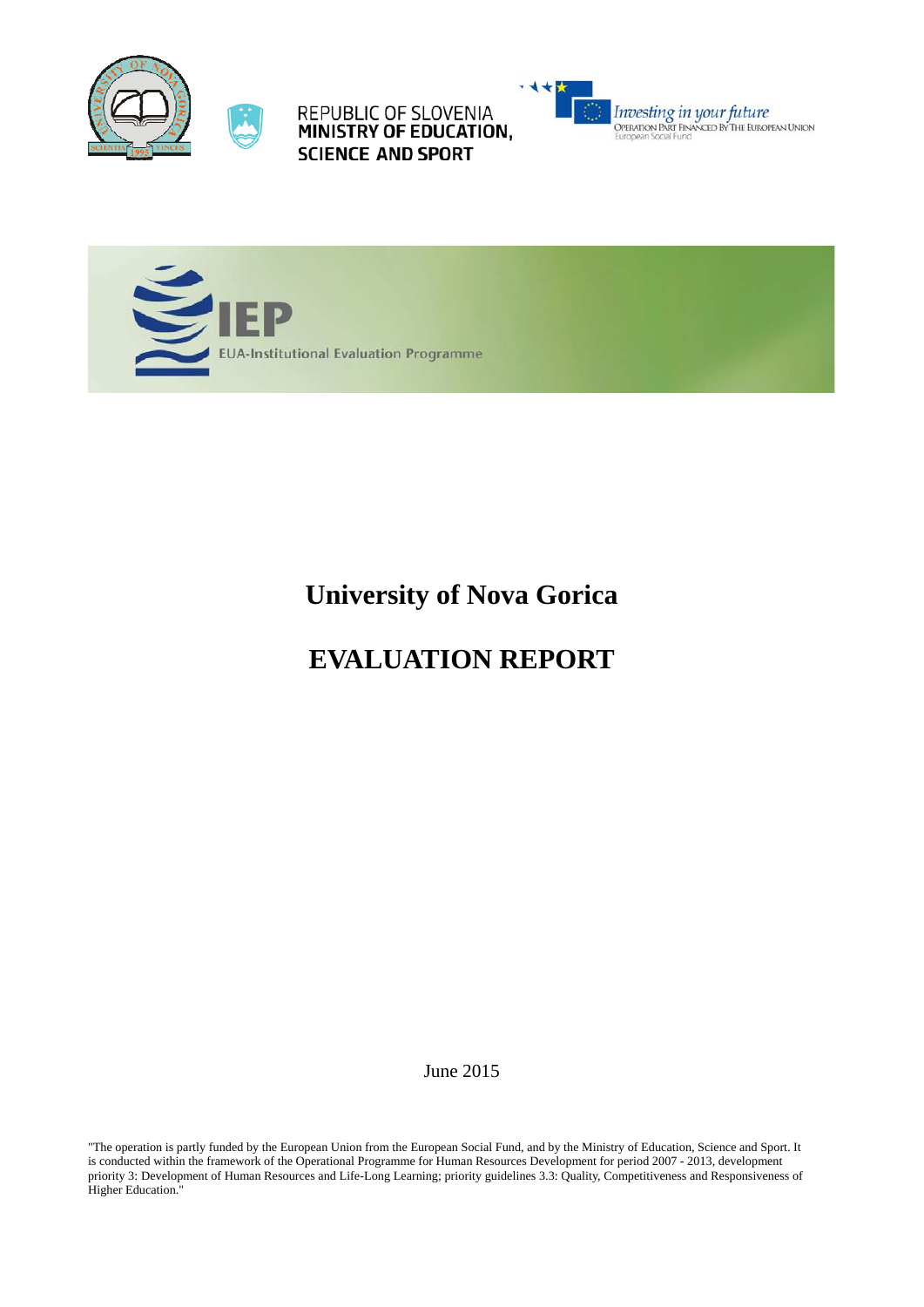

# **University of Nova Gorica**

# *EVALUATION REPORT*

*June 2015*

Team: Carles Solà, Chair Lennart Olausson Marija Vasilevska Lewis Purser, Team Coordinator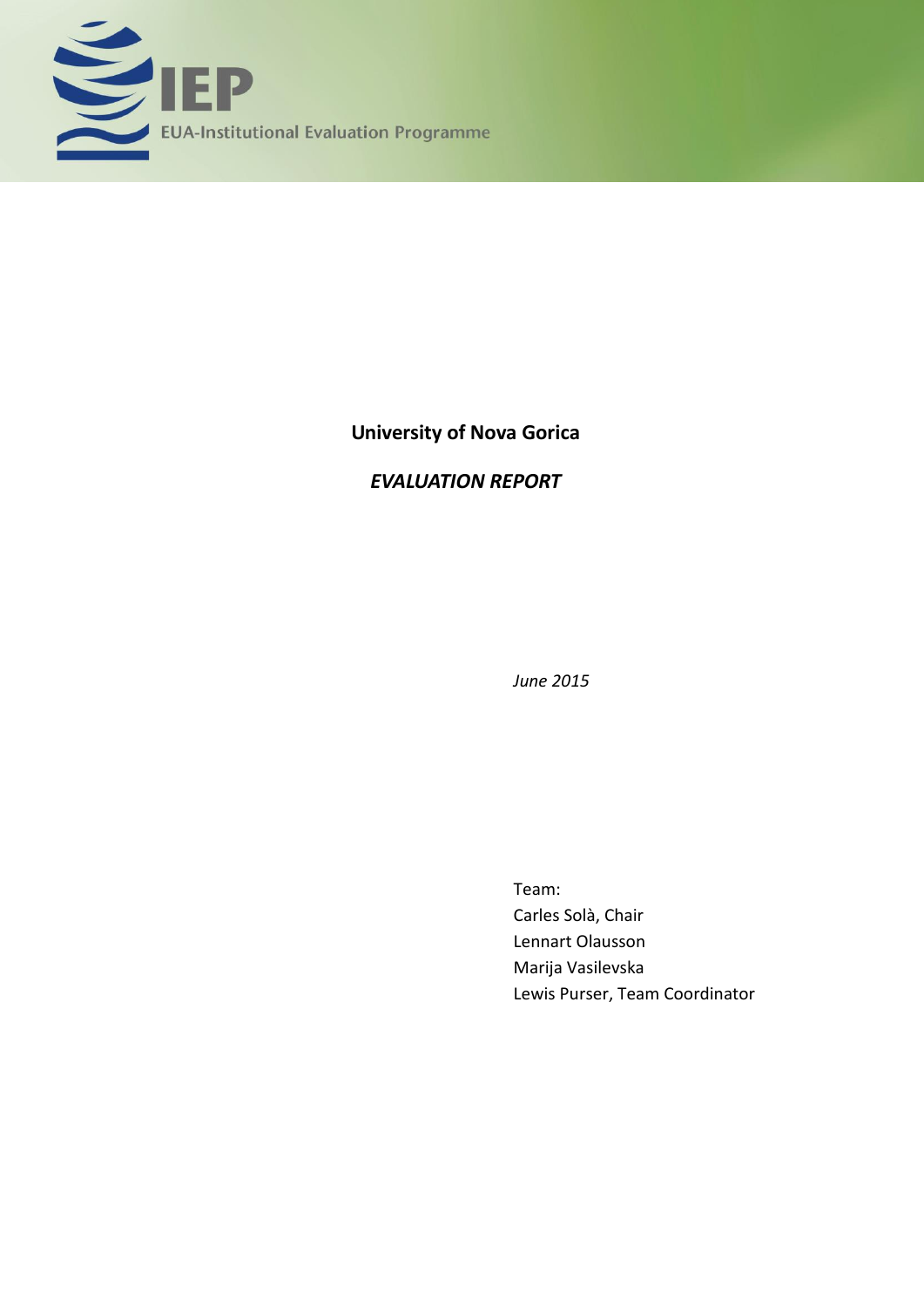# **Contents**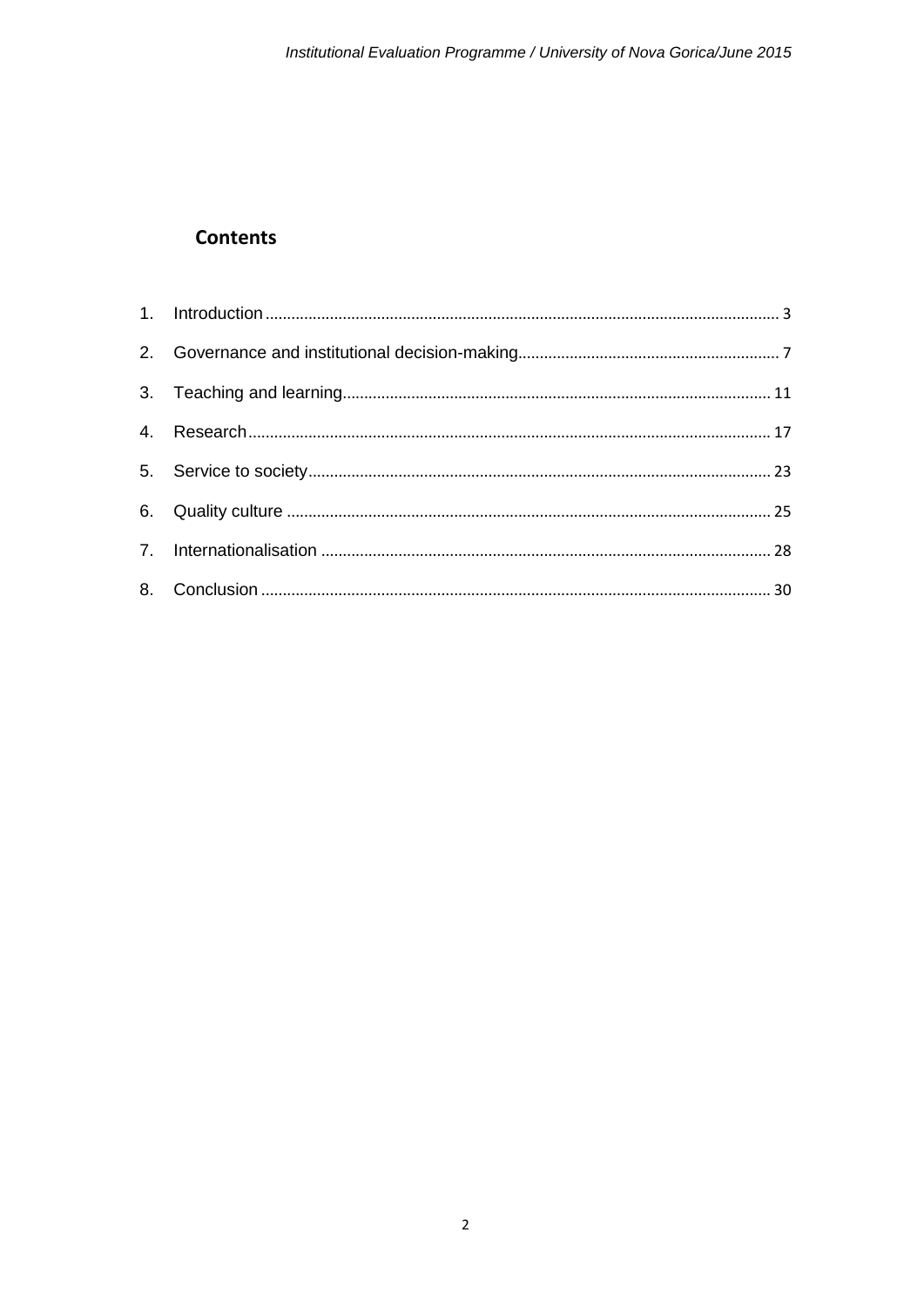## <span id="page-3-0"></span>**1. Introduction**

This report is the result of the evaluation of the University of Nova Gorica (UNG), Slovenia, by the Institutional Evaluation Programme (IEP). The evaluation took place in 2015.

### **1.1 Institutional Evaluation Programme**

The Institutional Evaluation Programme (IEP) is an independent membership service of the European University Association (EUA). The IEP offers evaluations to support higher education institutions in the ongoing development of their strategic management and internal quality culture. The IEP is a full member of the European Association for Quality Assurance in Higher Education (ENQA) and is listed in the European Quality Assurance Register for Higher Education (EQAR).

The distinctive features of the Institutional Evaluation Programme are:

- A strong emphasis on the self-evaluation phase
- A European perspective
- A peer-review approach
- A support to improvement

The focus of the IEP is the institution as a whole and not the individual study programmes or units. It focuses on:

- Decision-making processes and institutional structures and effectiveness of strategic management
- Relevance of internal quality processes and the degree to which their outcomes are used in decision-making and strategic management, as well as perceived gaps in these internal mechanisms.

The evaluation is guided by four key questions, which are based on a "fitness for (and of) purpose" approach:

- What is the institution trying to do?
- How is the institution trying to do it?
- How does it know it works?
- How does the institution change in order to improve?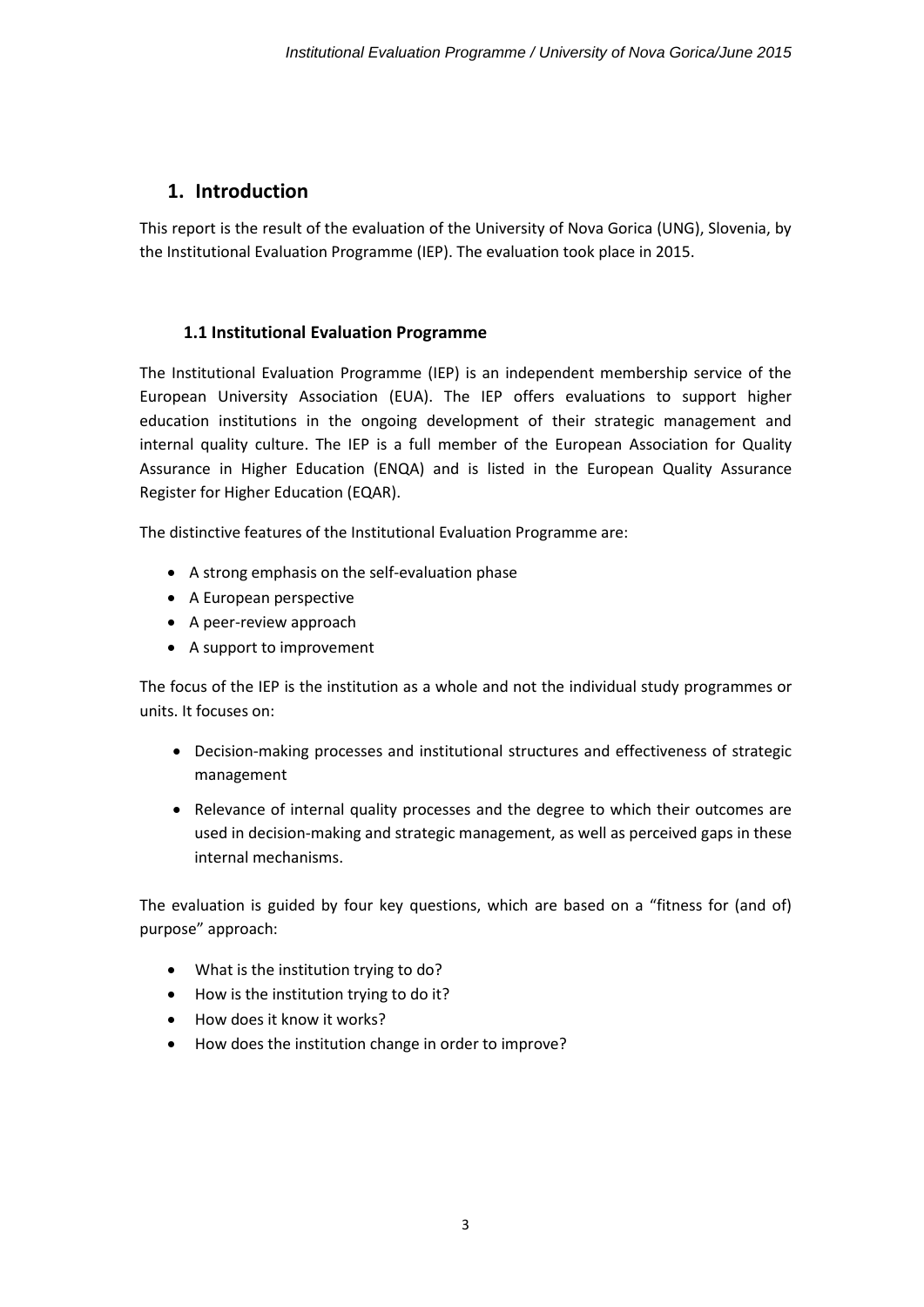#### **1.2 Profile of the University of Nova Gorica**

The University of Nova Gorica is a small, multi-campus university situated at the western border of Slovenia, with seven schools and a number of research centres across various campuses in Nova Gorica, Gorizia (Italy), Ajdovščina and Vipava. A small number of additional UNG research facilities can be found elsewhere in western Slovenia and northern Italy.

The academic areas covered by the schools include applied sciences, arts, engineering and management, environmental sciences, humanities, viticulture and enology, as well as a graduate school for the entire university. Each school has one Bachelor programme only, apart from the School of Humanities which has two, and one Masters programme, apart from the School of Viticulture and Enology which has none and the School of Humanities which has two. The research centres cover environmental research, astroparticle physics, organic physics, materials, multiphase processes, quantum optics, systems and information technologies, humanities, atmospheric research, biomedical sciences and engineering, cognitive science of language and wine research.

According to the UNG self-evaluation report and appendices, student numbers are small, with 500 students in total as of October 2014. The numbers of students in each school range from 20 to 123, split between Bachelor and Masters students, with 82 doctoral students in the graduate school. The number of students in some study programmes is therefore very small (less than ten students). In October 2014 there were 326 members of academic staff employed at UNG, giving a very favourable student:staff ratio of 1.5:1. However, the full-time equivalent (FTE) academic staff count is about half this number, given that many staff are part-time and also hold employment elsewhere, typically at a Slovenian research institute.

The University of Nova Gorica is a private university, founded in 1995 by the Municipality of Nova Gorica and the Jožef Stefan Institute of Ljubljana. In 2003 the Municipality of Ajdovščina and the Research Centre of the Slovenian Academy of Sciences and Arts joined the original two founders to assist with the further development of the then Nova Gorica Polytechnic, expanding the original focus on environmental sciences to include humanities, and also extending geographically. UNG was granted university status by the Slovenian Council for Higher Education in 2006.

The mission of UNG, as stated in the self-evaluation report, is centred around the creation of new knowledge, the transfer of knowledge to students and the business community, and ensuring the employability of its graduates. These aspects of the UNG mission were all visible to the team. However, the team found that the ethos and profile of UNG were mainly articulated around its research rather than its teaching, despite UNG's small size which allows a close working relationship with students and young researchers that is explicitly highlighted as one of UNG's strengths. The team found that a large amount of high quality research takes place, and the research-oriented character of the university is emphasised in UNG documentation and discourse. Most UNG staff are employed as researchers, with their teaching duties appearing to have secondary status. UNG income comes primarily from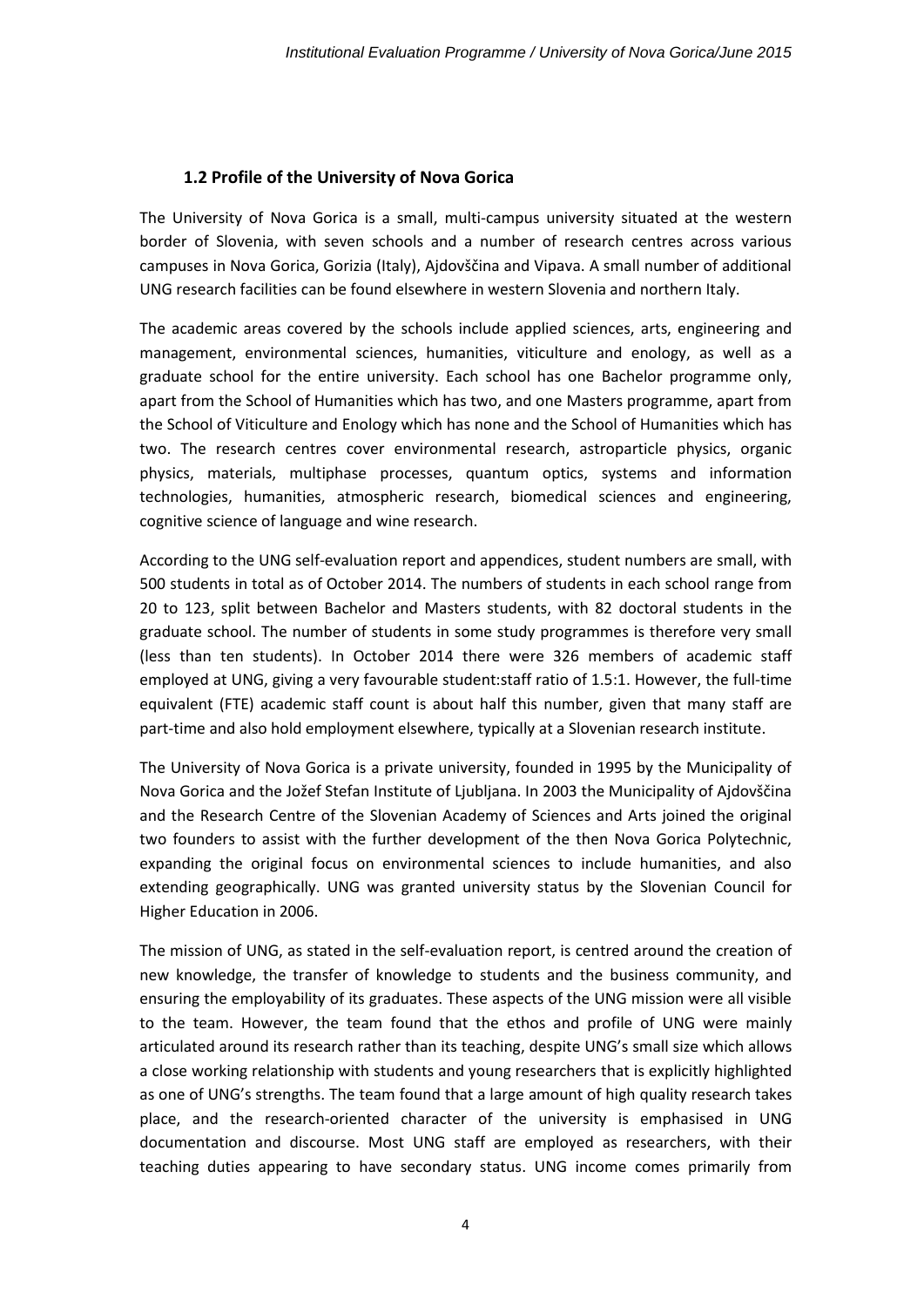research grants, and UNG teaching programmes and locations are for the most part designed around UNG research strengths.

However, the team learned during the visits that UNG's main current objective is to increase student numbers, and that the overall context for this at present is considered difficult. This implies the need to broaden UNG's original ethos and profile. The team felt that this should be seen as part of the broader challenge of sustainability which UNG is currently facing, which also involves a number of organisational and infrastructural questions.

The team was pleased to note that the UNG leadership is very aware of these challenges and is working hard to address them.

### **1.3 The evaluation process**

The self-evaluation process was undertaken by a self-evaluation steering group led by the chairman of the UNG quality assurance committee. The group also included the quality assurance coordinators of each of the UNG schools who, by their functions, are all members of the UNG Quality Assurance Committee, as well as a student representative. The selfevaluation process, which included a SWOT analysis, was conducted in close contact with the UNG academic and management structures. The self-evaluation report was presented to the rector, the vice-rectors, deans of schools and heads of research centres, and to the UNG student council.

The self-evaluation report and appendices contained a large amount of useful data and information. Quality assurance reports are prepared annually at university and school levels in UNG, and the self-evaluation report drew heavily on these. The SWOT analysis undertaken for the IEP evaluation was, however, a new element, and involved a bottom-up exercise to gather and discuss different perspectives within and across the UNG schools. The IEP team was informed that this had raised awareness within UNG of the challenges the university is facing.

The UNG self-evaluation report*,* together with the appendices, was made available to the evaluation team in December 2014. The two visits of the evaluation team to UNG took place from 19 to 21 January 2015 and from 16 to 19 March 2015 respectively, and followed the IEP methodology and four main questions as outlined above.

In between the visits, the team requested some additional documentation, mostly in the fields of teaching and learning, student questionnaires, university structures and research projects, which was duly provided by UNG.

The evaluation team (hereinafter named the team) consisted of:

 Professor Carles Solà, former Rector of the Universitat Autònoma de Barcelona, Catalonia, Spain, Chair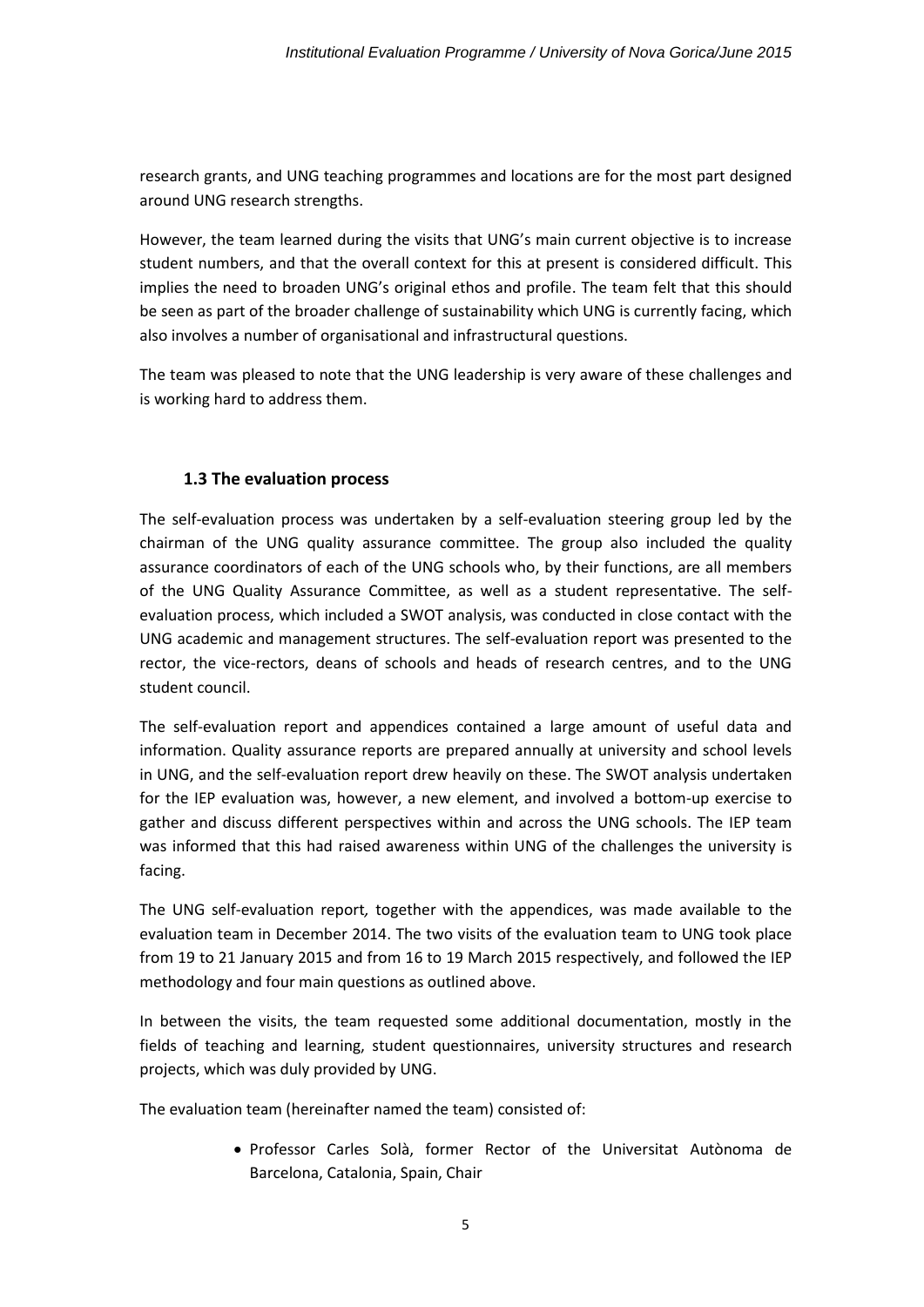- Professor Lennart Olausson, former Rector of Malmö University, Sweden
- Ms Marija Vasilevska, Masters student at the Ss. Cyril and Methodius University, Skopje, Macedonia
- Mr Lewis Purser, Director of Academic Affairs, Irish Universities Association, Ireland, Team Coordinator

The team would like to thank the Rector, Professor Dr Danilo Zavrtanik, and Professor Dr Iztok Arčon, the UNG liaison person, for their warm welcome and efficient organisation of the visits to UNG, and for the open and constructive discussions which characterised the team visits to the university.

The IEP methodology has a limited capacity to verify facts or statements made in the selfevaluation report. The evaluation process is largely based on verbal information and selfreporting, resulting from two short visits by the IEP evaluation team. The methodology is built on trust, and designed as a process aimed at supporting the university in the continuing development of its strategic management and internal quality culture. This makes it a very different process to accreditation.

Given these limitations, it is not always possible to clarify contradictory or conflicting statements, which may appear in the self-evaluation report or in the other documentation provided, or which arose during the two site visits. If such situations whereby the evaluation team is not able to reach a firm conclusion, despite its best efforts to clarify issues during the series of interviews, do arise, this will be stated in the report and the contradictions/alternatives presented. The UNG should then draw its own conclusions, based on its own internal assessment.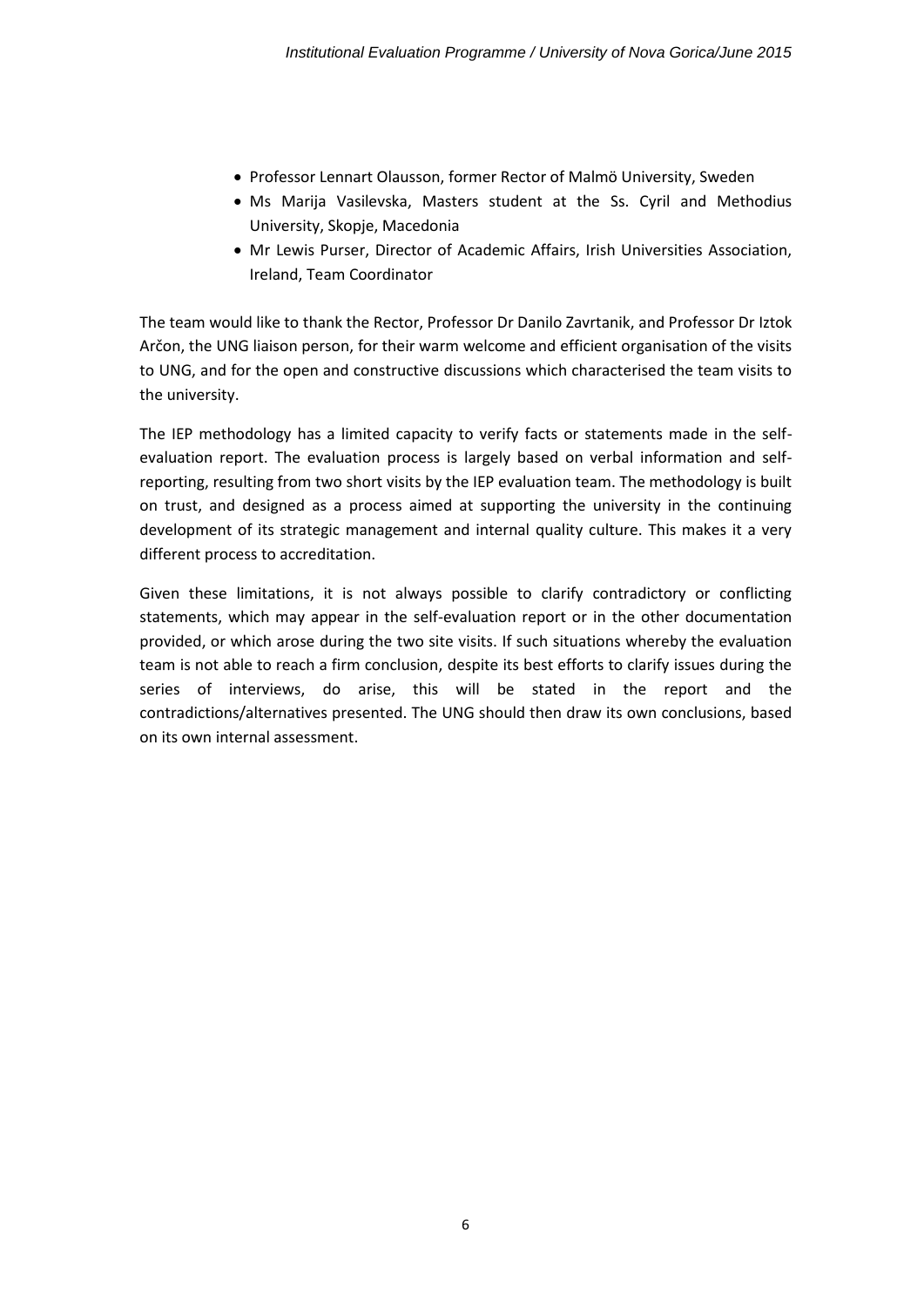# <span id="page-7-0"></span>**2. Governance and institutional decision-making**

### **2.1 Background**

Effective governance and decision-making structures and processes allow a university to set its strategic goals and objectives and work towards these in an effective, efficient and transparent manner, with the support of its various internal and external stakeholders, in overall pursuit of its mission. With the UNG mission centred around knowledge creation, knowledge transfer and the employability of its graduates, it can be expected that the UNG governance and decision-making structures and methods will reflect these priority areas, and that the strategic plan will also build upon these.

As part of the IEP evaluation, the UNG self-evaluation report included, as an appendix, the UNG development plan for the period 2010–2025, as adopted by the UNG Senate in 2009. This includes a more detailed development plan for the period 2010–2015, with specifications for a number of investments in research equipment and research and teaching infrastructure. The development vision for the period 2016–2025 was also included in the overall development plan, with outline plans for the establishment of new study programmes, a new school and new research areas. These development plans are reviewed and discussed annually by university management. While both the 2010–2015 and the 2016–2025 plans covered areas of relevance to the research and  $-$  to a less extent  $-$  the teaching and employability missions, neither contained any indication of how these would be financed or implemented.

During the visits, the team learned that the current short-term development priorities are to increase the numbers of students in all areas, to improve UNG's general visibility and public awareness of the university, to enhance lifelong learning and e-learning opportunities, and to develop a single UNG campus. These short-term priorities, as noted in the self-evaluation report, were reflected in the team's discussions with a range of internal and external UNG stakeholders, and there was very broad support across UNG for the concept of a single campus. However, the coherence of the links between these short-term priorities and the overall mission and longer-term development plan was not always clear.

The size and structure of UNG are rather specific in both a Slovenian and European context. Being a very small university, with activity fragmented across at least five main sites and a number of additional smaller research sites across two EU member states (Slovenia and Italy), brings a number of challenges in terms of coherence in institutional governance and decision making. However, UNG's small size also facilitates the daily exchange of information between staff and informal contacts between students and staff. The quality of this daily exchange and the importance of these local informal networks were mentioned frequently to the team, including the advantages this can bring in terms of responsiveness to student needs.

In addition to the UNG Governing Board and Senate, UNG has also created an International Advisory Board, composed of experts from a number of well-known European universities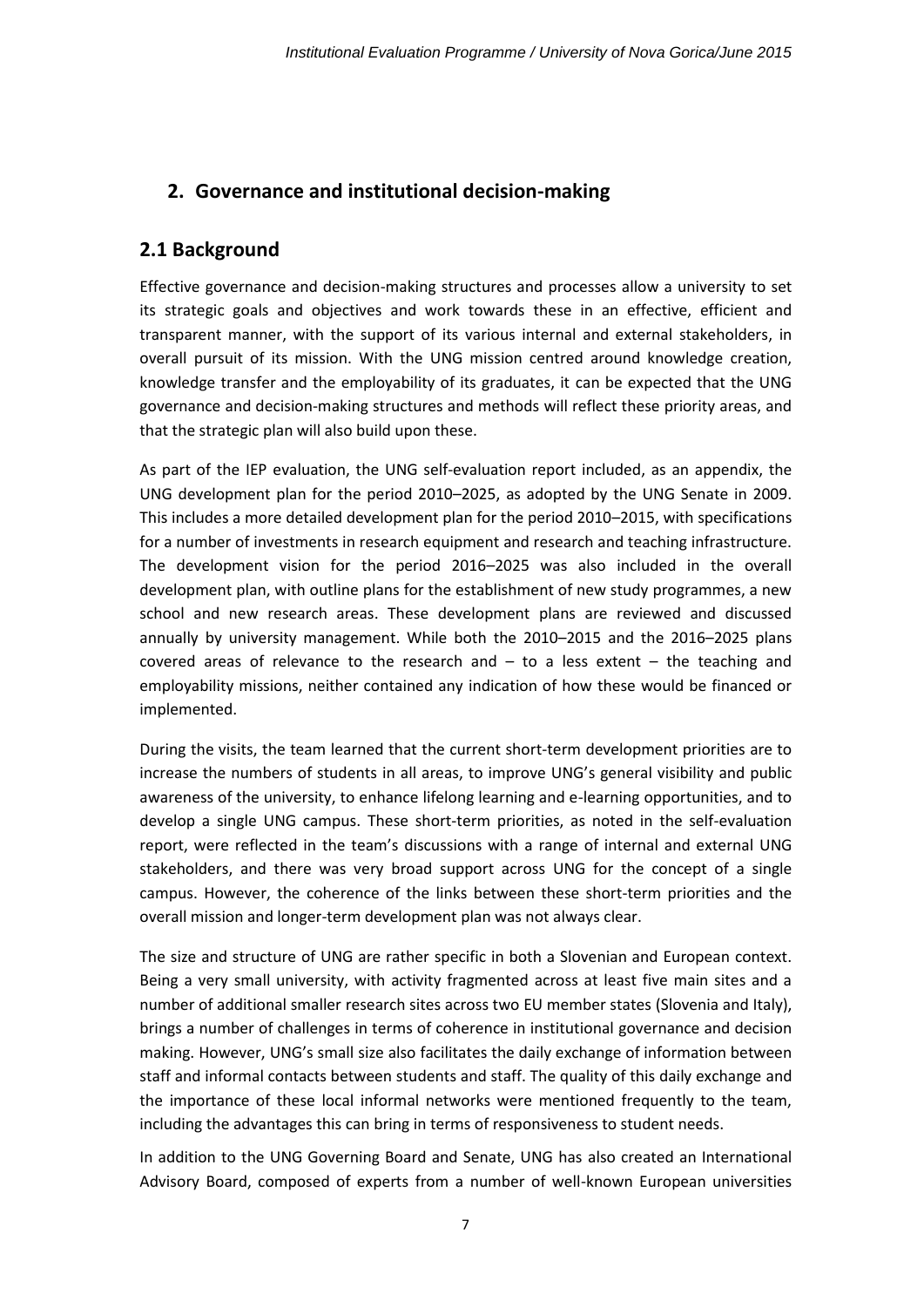and research facilities. This International Advisory Board meets once every year, and was described to the team as a very useful body, composed of "critical friends".

#### **2.2 Analysis**

The team used the four key questions which guide the IEP methodology as a framework for its analysis of governance and institutional decision-making at UNG. These questions are:

- What is the institution trying to do?
- How is the institution trying to do it?
- How does the institution know it works?
- How does the institution change in order to improve?

Given the small size of the UNG, its private status and its current structure across multiple sites, a tight and coherent decision-making and management process is needed, and in the view of the team is indeed in place. This was described to the team as very much a top-down decision-making process. This top-down approach is justified by UNG's small overall size and "manageability", and also by the need to ensure careful management of financial and other resources. It may also result from the fact that many UNG professors and other staff work part-time at the university, and their participation in institutional decision-making processes is therefore lower. This leads to a top-down process at UNG which is felt more strongly – in the experience of the team - than in most other universities.

As a result however, all financial decisions, including the allocation of budgets to schools and services, appear to be taken by the rector, and not by the Governing Board or by schools. The UNG finance office manages the financial affairs of all schools, with no finance offices or even operating budgets apparent at devolved levels, even for minor items of recurrent expenditure. More generally, very little decision-making appears to be devolved to the administrative services, whether these are central (for the whole of UNG) or school-based. As a result, the team heard many examples of where the centralised management and decision-making process was in fact causing unnecessary delays, for example in obtaining routine supplies for various essential services. **The team recommends that a clearer budget allocation process to schools and services be put in place**.

However, the financial control and financial reporting functions for national and international research projects are managed in the university research office, not in the finance office, under the supervision of the vice-rector for research. The team was surprised to note this, given the high importance of research income to the overall UNG financial situation, the limited lifespans of these research projects, and the potential associated risks.

The team also learnt that Slovenian law obliges UNG to have the same governance and decision-making structures as other universities in Slovenia, including at the level of each school and programme. It would appear that these are based on the traditional structures in the larger Slovenian universities, and that they do not necessarily correspond well to the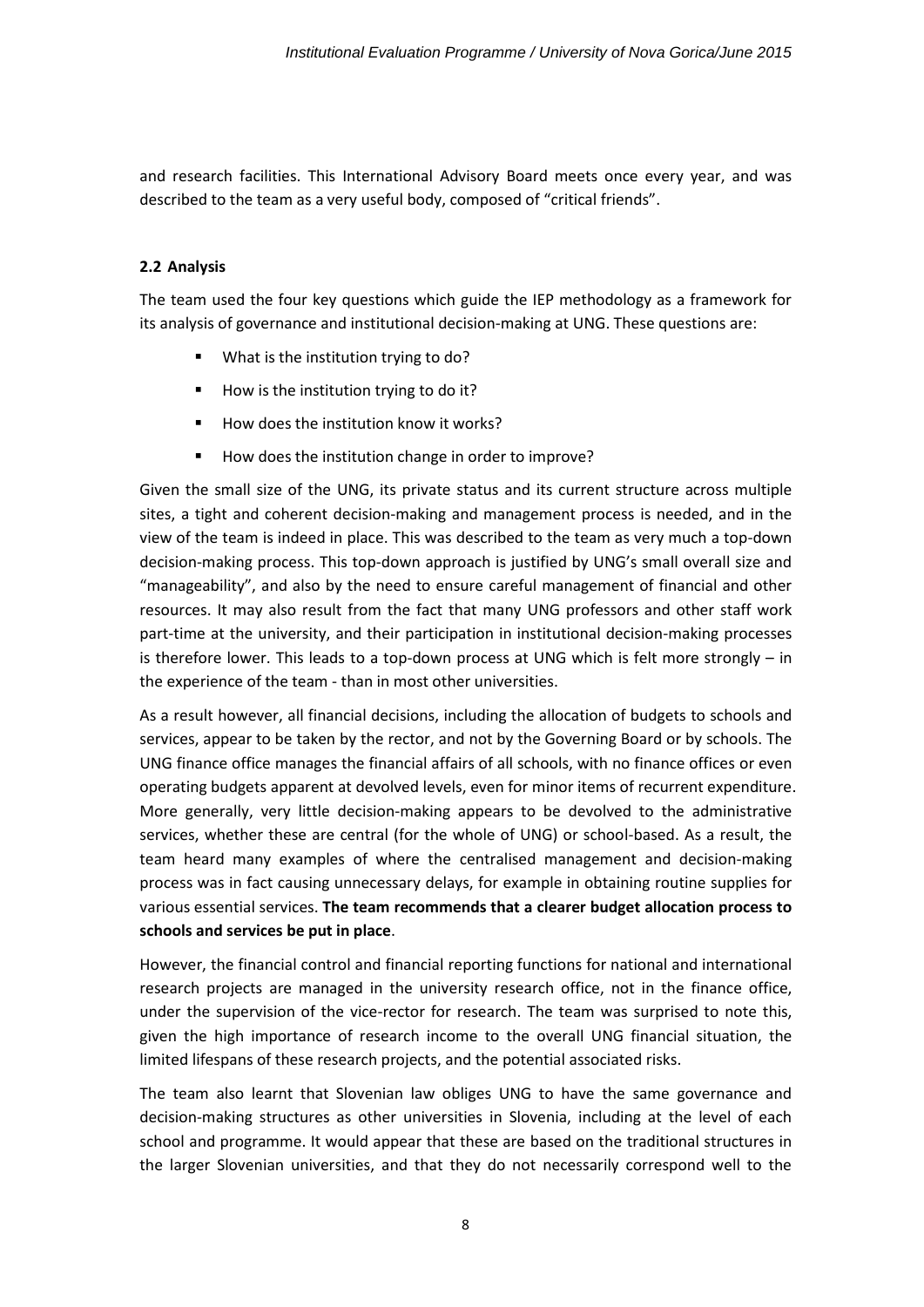### more specific UNG context. **The team recommends that UNG structures be simplified as much as possible, to correspond best to UNG's own needs**.

However, there are no representatives of administrative services in the governing bodies, which appears unusual to the team. These administrative services perform key functions and as UNG develops and grows, the professional role of these services will become more important. **The team recommends that administrative staff be included in the governance bodies.** Their contribution to the effective and efficient workings of the university should also extend to participation in the relevant governance structures, as in other European universities.

The role of students at every level in these formal structures also appears to be rather limited, from the perspective of the team. While it is true that the small size and friendly atmosphere across UNG allows student concerns to be addressed informally in most cases, without the need to bring these to formal structures, the desired growth and expansion of UNG is likely to change this. Bringing together all the different components of the university into a single campus will also have an impact on current methods of student–staff communication. **The team therefore recommends that increased emphasis be placed on student participation in the decision-making process, that the student voice in governance structures be increased, and that students be encouraged to develop further the positive roles which they already play at each level of governance.**

There are apparent divergences between the UNG teaching and research strategies, with different strategic drivers which do not take UNG in a linear direction. UNG has been conceived and governed as a small, specialised research-intensive institution, based on small teams of high performing scientists who are well networked at home and abroad and who have a successful track record in obtaining research funding. However, UNG now desires – and indeed needs – to recruit more students, most of whom will not be research students. Furthermore, the disciplines where UNG currently has staff and is strong are for the most part not areas of strong undergraduate student demand. **The team recommends that UNG develop increased interaction between its teaching and research strategies, in order to support the sustainable development of the university as a whole.**

If it is to be successful in recruiting significantly larger numbers of students, the team believes that UNG will need to refocus its academic provision on areas of undergraduate student and labour market demand, including areas of high societal "added value" through improved links to the research and innovation agenda, providing programmes of interest and relevance for studies and employment. This would be consistent with the university's mission, particularly if greater strategic links can be developed between teaching and research.

In its discussions with external and internal stakeholders, it was clear to the team that there was significant potential for UNG to develop its profile to include a broader range of high quality study programmes, offering these where possible through or in combination with international languages, and leading to successful labour market integration for students and greater appreciation of the role of UNG in the region. The team was informed that the student demographics in Slovenia are currently weak, but that the number of young people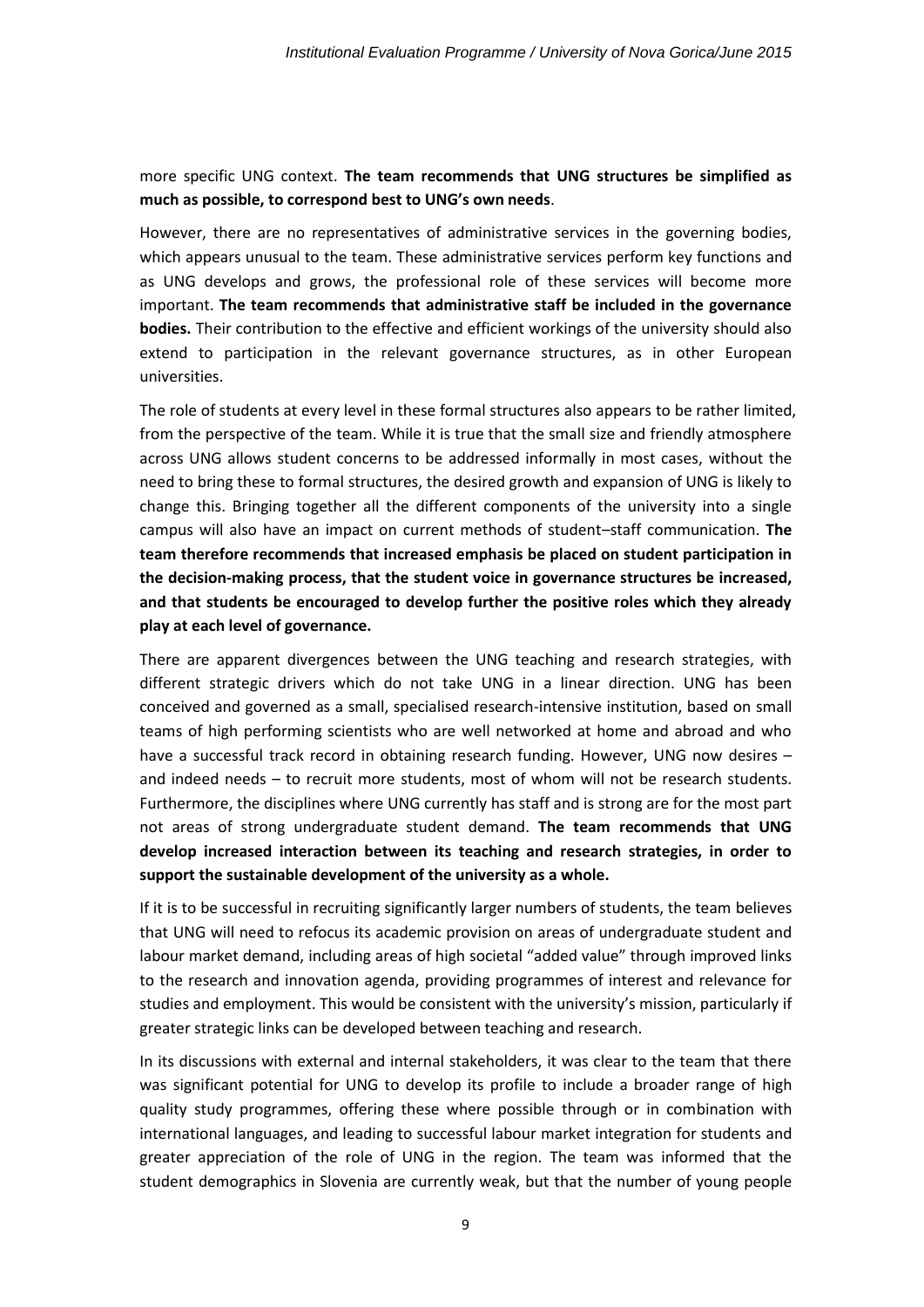will increase again in five years' time. This will allow UNG sufficient time to prepare for such a refocusing of its academic provision. The team also believes that there is scope for a small, flexible university such as UNG to profile itself as an effective, flexible and efficient provider of high quality academic programmes to adult learners who need to increase their skills in order to adapt to a rapidly changing labour market.

An alternative would be to turn UNG into a large graduate school with a strong profile in research and innovation across a number of relevant and attractive fields. However, UNG's research strengths are not necessarily high growth areas, and this would imply more intensive recruitment of research students from within Slovenia, other parts of Europe and indeed worldwide. In the experience of the team, it is becoming increasingly difficult for small specialised universities to develop and maintain a highly attractive profile which can compete for high quality local and international research students. Such an alternative strategy would also have implications for UNG's funding model, since it is not clear how increased numbers of such research students would be financed, and whether the university would necessarily be able to attract them without offering significant financial concessions.

The strategy to develop a single UNG campus provides a timely opportunity to consider and address many of the above challenges for the benefit of all internal and external stakeholders. Bringing together the different UNG schools, and where possible also the research centres, will allow a new dynamic to develop between teaching and research, far greater opportunities for inter-school collaboration which will benefit both students and academics, and greater opportunities for enhanced participation by students and administrative staff in the governance and decision-making processes at their university, all leading to a clearer and possibly simplified UNG structure. **The team supports the concept of a single UNG campus, and recommends that this be used to address other recommendations from the IEP evaluation.**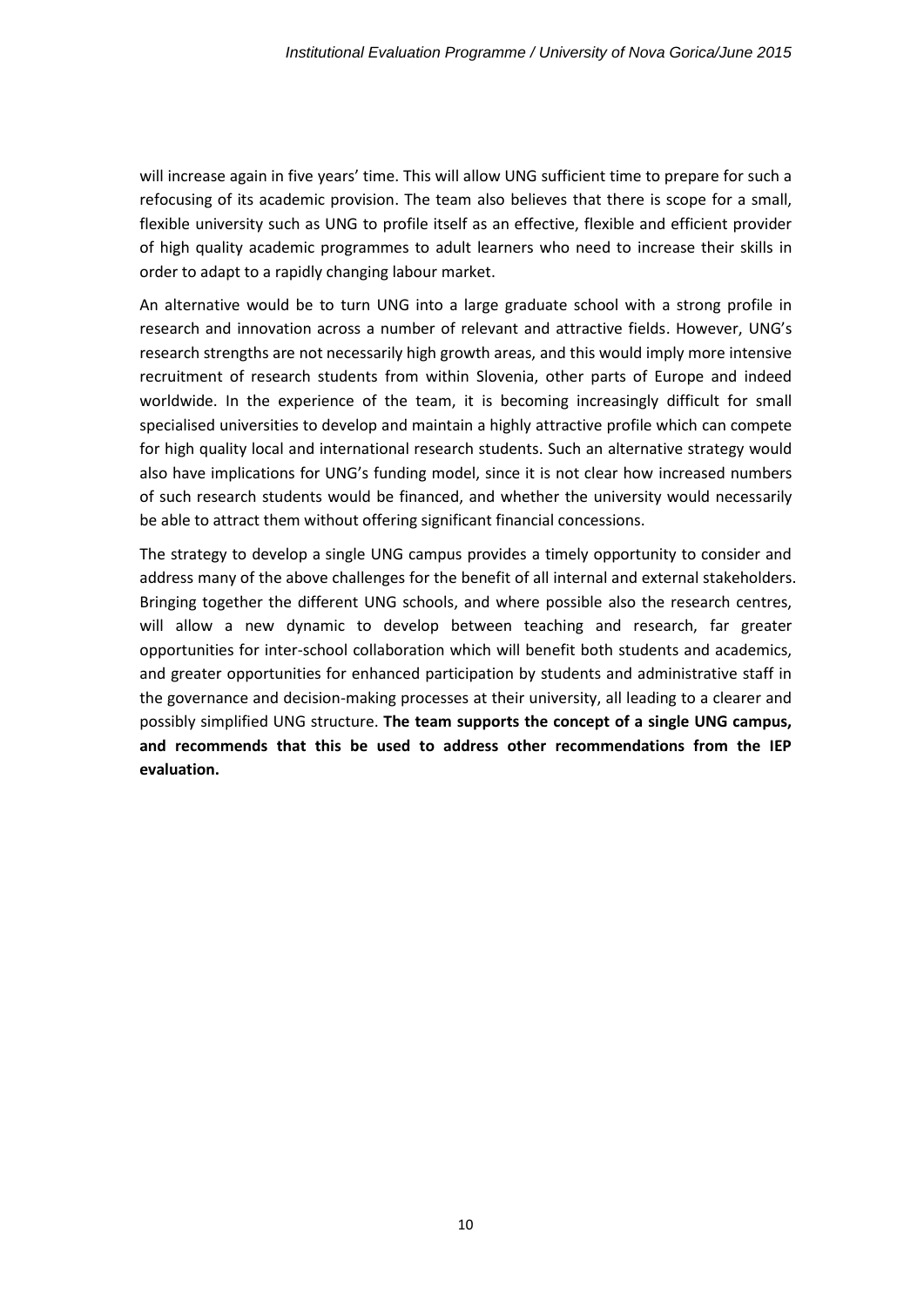# <span id="page-11-0"></span>**3. Teaching and learning**

The team engaged in informative and stimulating discussions on the topic of teaching and learning with a broad range of groups and actors from across UNG, including students. A focused round-table discussion on teaching and learning was organised at the request of the team, involving a cross-cutting representation of persons with institutional functions in these areas within UNG. These discussions were structured around the key questions of the IEP methodology.

### **3.1 Mission and objectives: what is the university trying to do?**

Given the mission, structures and current strategic options facing the university, the theme of teaching and learning is a particularly important one, in which all internal and external stakeholders of the university take a strong interest. The team enjoyed stimulating and robust discussions on this topic during its visits, and the data and analyses included in the UNG selfevaluation report was particularly helpful in facilitating these discussions.

The students whom the team met were happy to have chosen UNG as their university, enjoyed good relationships with their professors and the university administration, and were positive about their overall experience. Many students, particularly at Masters level, had chosen UNG because of its smaller size compared to other Slovenian universities and the closer relationship between students and staff, together with UNG's more practical and more interdisciplinary approach to academic programmes. For some students, these comparative strengths only became apparent after they had already spent some time at UNG.

In addition, the team was informed on various occasions that, despite increasing levels of unemployment in Slovenia (in early 2015 this stood at 15.3%, having risen from 10% since 2010), particularly among young people (25% unemployment), recent UNG graduates had the best employment record in the country and that most graduates obtained employment reasonably quickly. This was also referenced by students as an advantage in choosing UNG over other possible study destinations. The team noted the good work of the UNG Careers Centre is this regard, helping effectively to bridge the gap between students, graduates and employers, and providing UNG with valuable graduate employment tracking data. UNG also has a strategic target to increase the graduate employment rate to 80% in the first six months after graduation, and to 90% in the first 12 months after graduation.

It is in this context also that UNG aims to increase the number of students by 20% across all study programmes, according to the self-evaluation report, and by introducing new Bachelor and Master level study programmes across a number of academic disciplines. While UNG needs more students in order to ensure critical mass across many of its activities and to secure its financial situation, it also needs to become more visible at national and crossborder levels and to maintain public funding for those study programmes which currently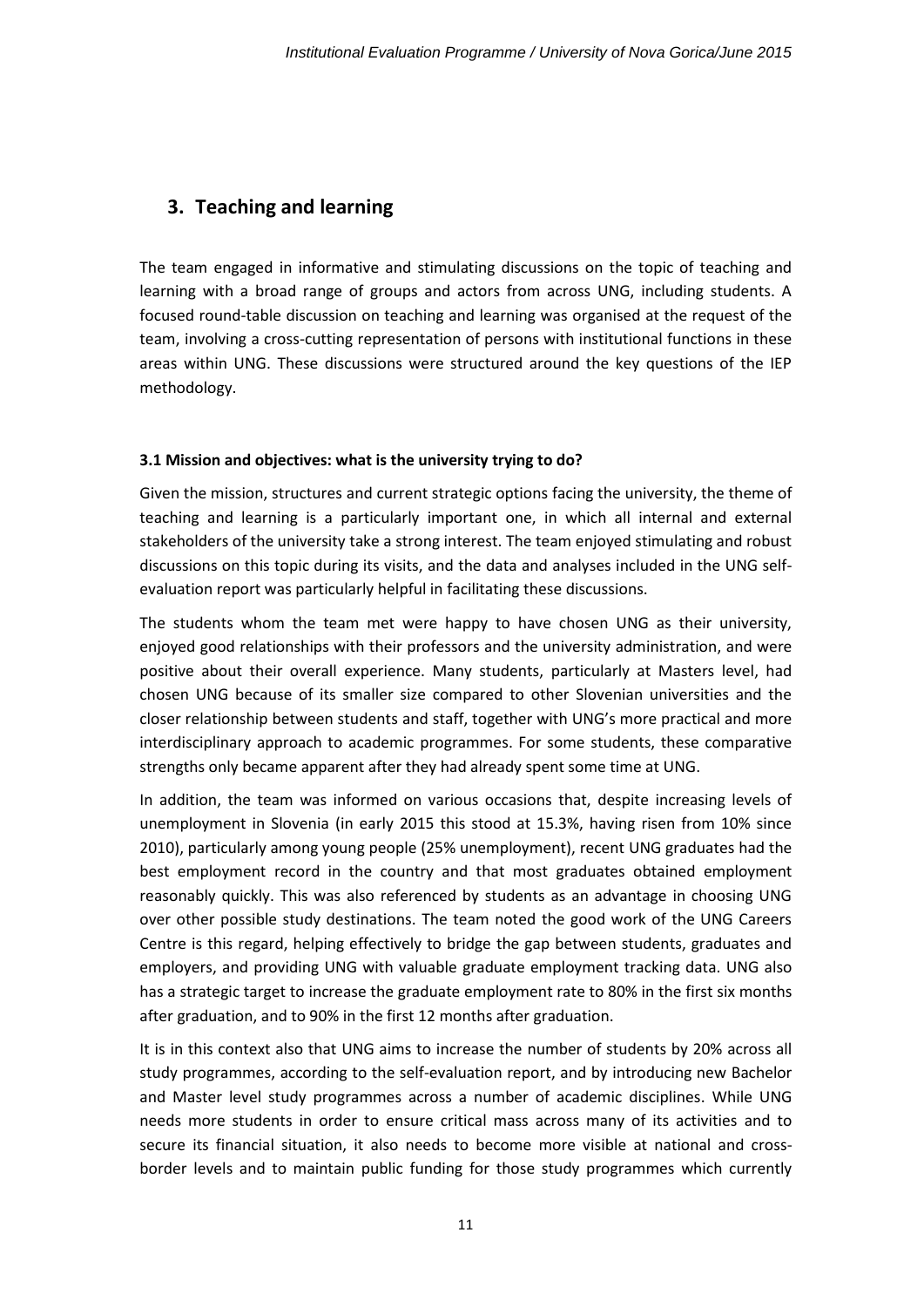receive this. However, the current financial situation in Slovenia means that the government is reducing funding for higher education, especially for study programmes with small numbers of students. Government funding for other activities is also being reduced, for example for doctoral students and postdocs.

International students at UNG are mainly concentrated in the graduate school, where more than 50% of all students come from other countries; there are also small numbers across almost all UNG Bachelor and Masters programmes. The team learned that international students are generally happy with their experience at UNG and appreciate the small groups, the flexibility of approach and the easy contacts which they find there, and that UNG also helps to broaden domestic students' horizons. The team was also informed that UNG had not been as successful in attracting overseas students as it had hoped. It has however been able to hire more foreign lecturers than have other Slovenian universities, thus helping to train students for a broader labour market and postgraduate options than available in western Slovenia. The move towards more joint/double degrees with partner universities at Masters level has likewise facilitated the introduction of more diversity into UNG teaching practices and experiences, with positive benefits, and has also led to some early benchmarking of practice with other universities. It is nevertheless clear that the limitations imposed by Slovenian legislation regarding the use of English and other foreign languages for undergraduate teaching purposes remain an obstacle to further internationalisation at UNG.

The team was also informed of UNG's specific interest in providing higher education and research opportunities for the Slovenian minority across the border in Italy. The university has developed links with Slovenian schools in the region and with the Slovenian Institute in Trieste. The team also learned, however, of the somewhat complicated political landscape in the neighbouring municipalities and region, which resulted in difficulties in attracting students (Slovenian speakers and others) from neighbouring Italy. The team was informed in particular that there were difficulties with the academic and professional recognition of UNG credits, degrees and diplomas across the border, and that this recognition was easier to obtain in the more distant regions of Italy.

#### **3.2 Implementation: How is the university trying to do it?**

The team also met and had stimulating discussions with enthusiastic staff and leaders in the various UNG schools, who were starting to develop new approaches to teaching. UNG has always tried to maintain a practical and international orientation in its teaching programmes, with interdisciplinary and research links. These characteristics are appreciated by students, although, as already mentioned, often not well known to those outside the university. However, the team found that a student-centred approach to teaching and learning, along the lines of the Bologna Process principles, is not evident across all parts of UNG, with limited formal interaction and active learning techniques, and limited application of the concept of student workload, learning outcomes and other student-centred methods.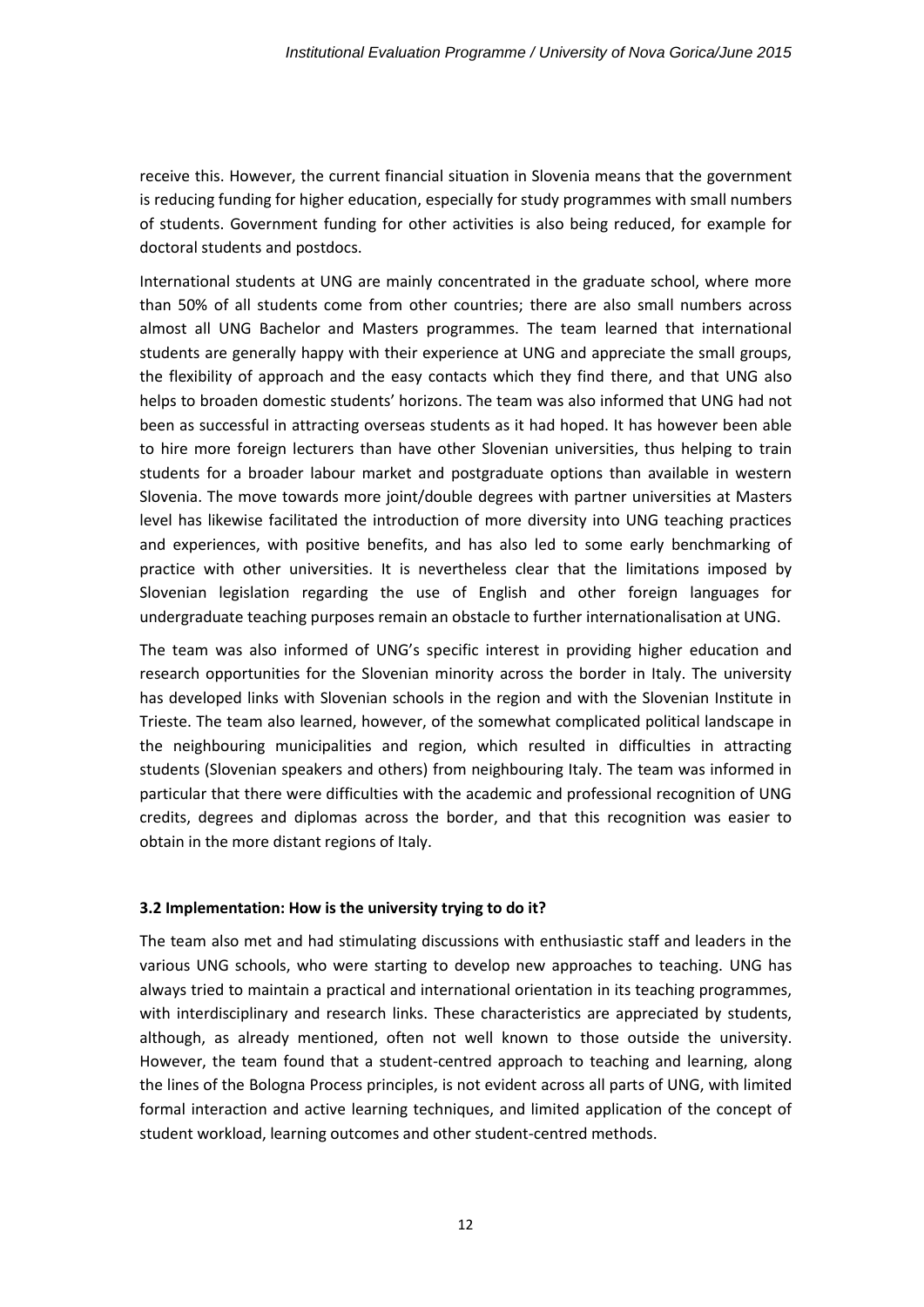While students are aware that UNG is strongly research-focused, and appreciate the contacts which are facilitated with relevant companies for placements and projects, the team was repeatedly informed that students would like to see more applied methods incorporated into the teaching. This was seen as useful in promoting UNG's existing unique selling points. However, given that most permanent UNG academic staff are recruited on the basis of their research record, and promotion criteria are likewise heavily weighted towards research, UNG will need to take strong pro-active steps in order to ensure that the importance of teaching and learning across the university is enhanced. **In this light, the team recommends that UNG introduce teaching criteria as part of the selection, appointment and promotion process for all professors.** This would accord well with UNG's stated desire to reach a 50:50 balance between research work and pedagogical activity for each member of the academic staff.

Given this situation, and that the UNG research centres are not all aligned with undergraduate teaching programmes, UNG currently contracts significant numbers of parttime associate teaching staff. According to the self-evaluation report, 299 academic staff were employed at UNG in 2012-13, which in full-time equivalents is 121 persons. This means that the average staff member is employed at a 40% rate, i.e. the equivalent of two days per week. The team was informed that many associate and visiting professors come to UNG from institutes in Ljubljana or from other universities, even from other countries, to teach for as little as two hours per week. According to students, and confirmed by other information provided to the team, the organisation and delivery of many UNG teaching programmes – at both undergraduate and Masters levels - appear to be conditioned by the availability of teachers, with block teaching in many cases based on the availability of expert external staff, rather than on the pedagogical needs of students. While it is true that some block teaching periods are organised at the request of students, or intensive two-week sessions are held for joint programmes with universities in another country, the methods and approaches to teaching and student activities need to be carefully planned. In the opinion of the team, overreliance on this form of organisation of teaching and learning activities is not ideal in terms of pedagogical methods and practice. **The team recommends that, as part of its strategy to increase student numbers, UNG also organise a serious discussion on the optimal conditions (including timetables) for student learning.**

#### **3.3 Monitoring: How does the university know it works?**

Given their importance in terms of successful student outcomes, the efficient use of resources and the overall reputation of the university, the team also examined the questions of student completion rates and the time available towards completion. In doing so, the team was informed that students can enter UNG and other Slovenian universities if they complete secondary school, and that no selection process is used unless there is a cap on numbers in a particular programme. At UNG the team was informed that this cap is placed at 40 students per programme. The team also learned that students are keen to maintain the social benefits (subsidised food, accommodation, etc.) which is part of their student status, and for this reason many students appear to put their studies on hold, particularly towards the end of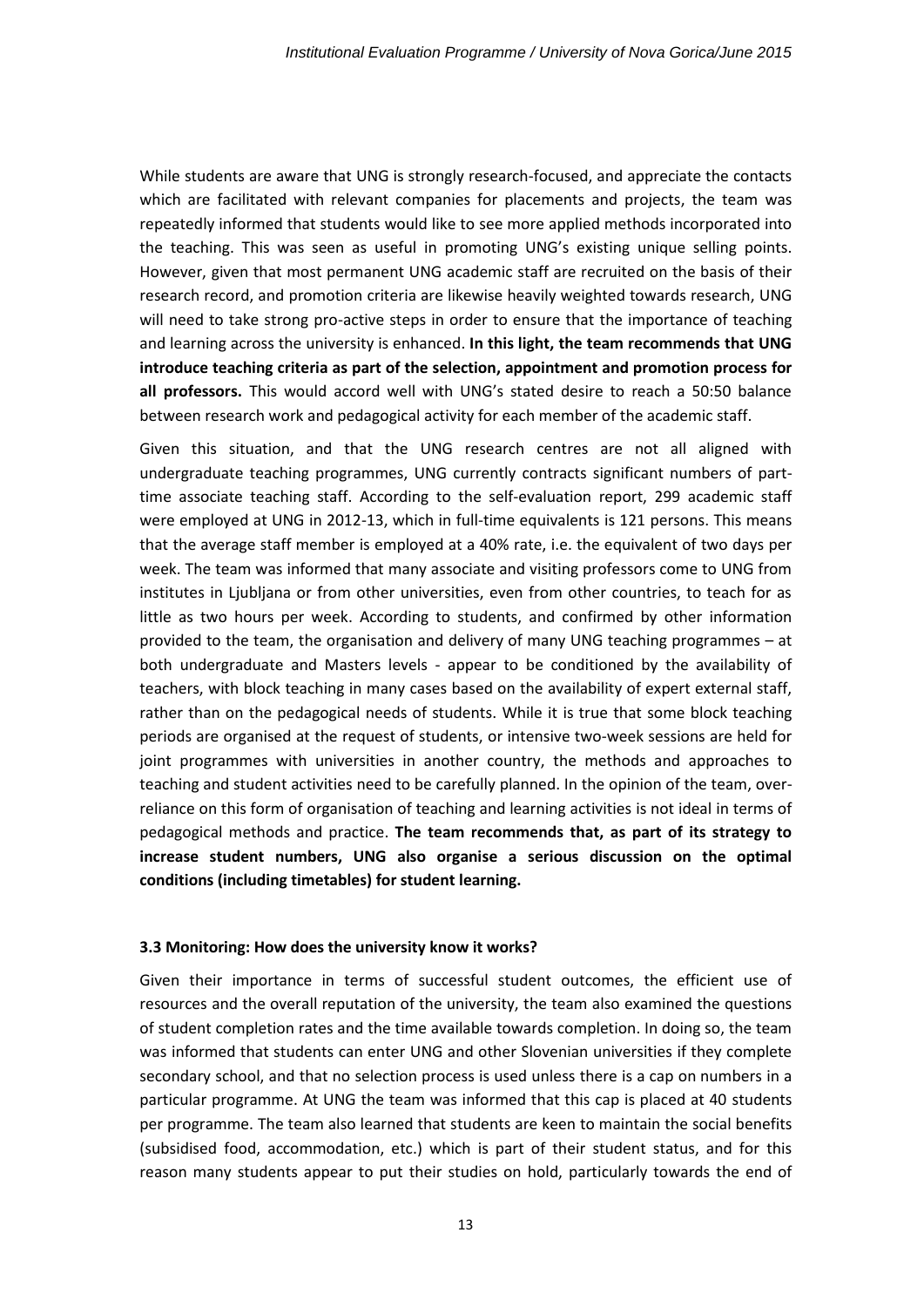their programme, in order to start employment. In this way, students can continue to benefit from their student status, while employers pay less since the employee remains a student. For UNG in 2014, the average time for completion of three- year undergraduate programmes of between 3.7 to 6.1 years across UNG schools, with an average of 4.8 years. The team learned that this is a general problem for all universities in Slovenia.

From the perspective of the team, student non-progression (drop-out) rates are also high at UNG, with only 58.6% of students overall completing their studies in 2014. This rate ranges from 100% of students completing their course in some programmes, to less than 25% in others. The team was informed that some students believe that studying at UNG will be easier than in other more traditional universities, although this was not the case. The team heard that the lack of student fees leads to low levels of student commitment, but while there may be some truth in this opinion, the broad variations in progression rates across schools and study programmes show that this is not necessarily the situation. It was also pointed out to the team – by both staff and students – that UNG staff is very willing to assist with additional support for students as required, providing additional tutoring or assistance where requested.

It was however surprising for the team to learn that there does not appear to be any internal process at UNG (or indeed through national governmental funding) to incentivise UNG schools and/or the university itself to retain students and ensure they graduate successfully. This is surprising given the high non-completion rates and the relatively long time many students take to reach graduation, as mentioned above.

From the team's perspective, these are not desirable outcomes for the university, or necessarily the state, as such students are not active in the university and benefit from resources which might be better used on *bona fide* students. In addition, this inefficiency represents a significant additional cost for all parties involved but with no rendering of any real service. **In order to reinforce UNG's attractiveness and strengthen its ability to increase student numbers, the team recommends that the university examine what steps can be taken to address the issues of student dropout rate and the long time spent to reach graduation.**

However, the team also learned that, at the same time, there is currently a difficult demographic situation in Slovenia with a decline in the number of persons who would normally be in the student age bracket. The team also learned that student profiles are changing, and that there are non-traditional student cohorts who need higher levels of education and who could benefit from the programmes offered at UNG. UNG has been active in this regard, and has put together a series of concerted actions to attract more students, involving staff and students from various UNG schools addressing secondary level schoolchildren, their parents and their teachers to inform them of their experience at UNG and the work of the university. The team met UNG staff and students who had been involved in these outreach activities, and who reported that many parents and prospective students were not aware of some of UNG's main strengths, such as the practical profile of its study programmes and its ability to focus on individual students and their learning needs, or the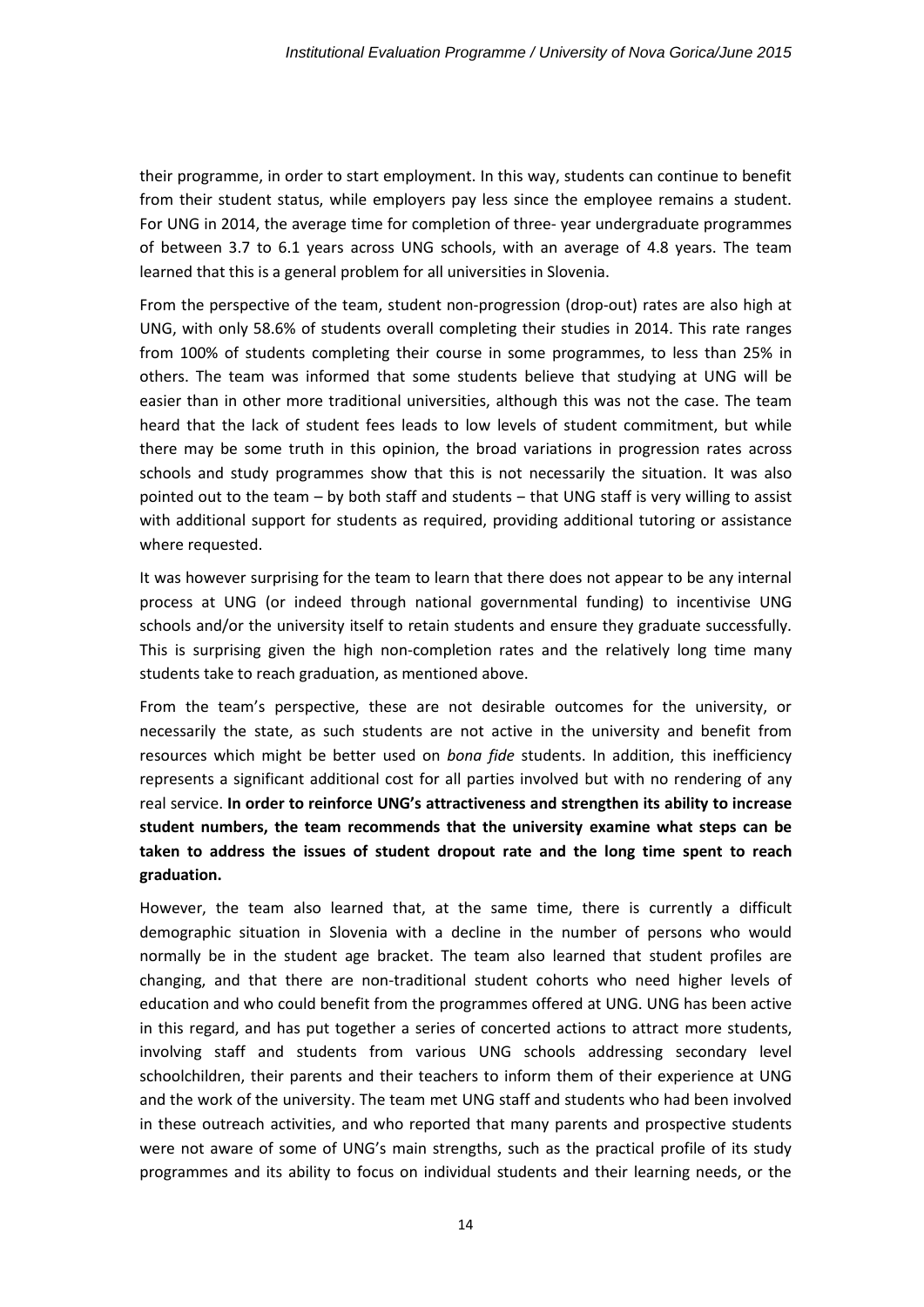fact that many of UNG's study programmes do not have tuition fees. It was clear that further work was necessary so as to raise UNG's profile in western Slovenia, and indeed more broadly throughout the country, as an alternative destination to some of the more traditional universities.

While improved communications will certainly help raise awareness among potential students and other interested stakeholders regarding UNG and its specific profile, the underlying attractiveness and competitive advantage of any university must be based on the quality of its academic and other activities, including the quality of its teaching and of its learning infrastructure. In this regard, while students informed the team that they were generally happy with the teaching they received, the team did not hear of many opportunities for UNG staff development or incentives in the areas of pedagogics and teaching methods. It also appeared to the team that little attention was being paid to the organisation of teaching, with very divergent teaching policies across different UNG schools, and the widespread use of inappropriate block teaching by visiting staff.

While new teaching methods were adopted as a UNG priority in 2014, and the introduction of Moodle is some schools will help with distance learning, staff development and training in these and other related areas should be a continuous concern of UNG's, including the development of entrepreneurial and innovative attitudes among students and staff. The team learned of some good work in this area, for example in the School of Environmental Sciences, and of regular lab seminars where staff members present their work to colleagues. The team was also told that the introduction of a project-based learning methodology was a priority, as was encouraging students to read and prepare in advance of their contact hours with professors, so that these can be used for discussion and exchange rather than for traditional teaching. This desired change in student behaviour will also require a new approach by teachers in preparing and delivering their lectures. **The team therefore recommends that UNG put in place a comprehensive staff development programme to support the enhancement of teaching and learning across the university, including pedagogical innovation, building on the development of a more explicit student-centred approach, and using this to reinforce the recommended new teaching criteria in staff selection, appointment and promotion processes**.

One major challenge facing the university, however, in terms of its profile and attractiveness, but also in ensuring the overall quality of the learning environment, is the lack of a sense of student community and student life. These are directly linked to the low student numbers overall, and the fact that these small numbers are further divided across different sites. The lack of direct public transport links for students between Vipava and Nova Gorica, and the poor transport links generally between different parts of UNG are also problematic. This results in uneven access for students to certain university services, for example the library, and means that most students need to organise their own private transport, which may not be possible for them all. The team was informed that ensuring sufficient student accommodation for those coming from other parts of Slovenia or abroad was also problematic. These challenges will certainly be addressed through the plans for a single UNG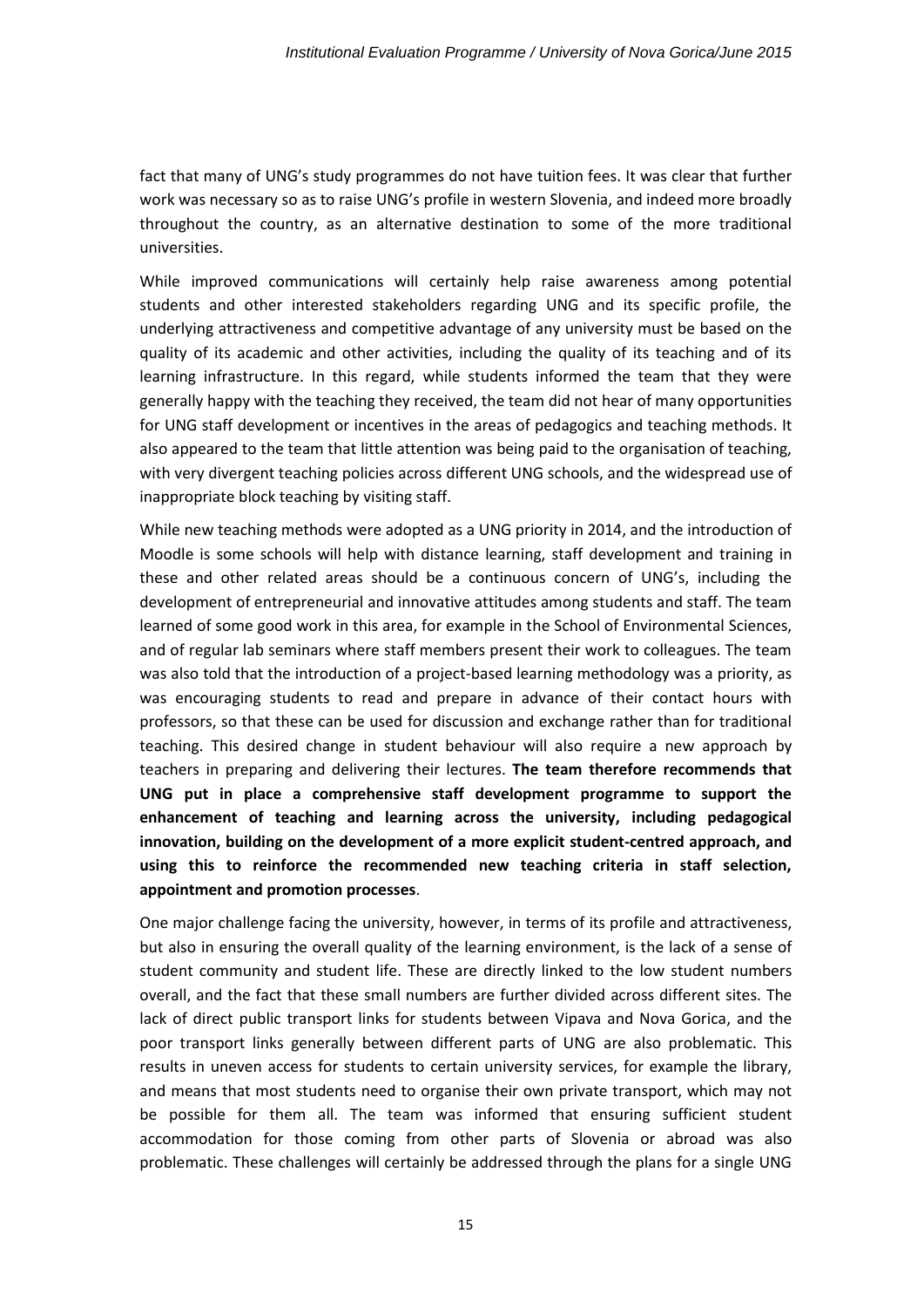campus, but in the meanwhile, the university faces an immediate challenge to alleviate these problems to the greatest extent possible, in a combined way across the different schools, centres and services, as part of its strategy to attract and retain more students.

This discussion and analysis of teaching and learning at UNG is intended to assist the university with IEP's fourth methodological question: **How does the university change in order to improve?** The team is aware that a number of initiatives in this area already exist across UNG schools, and would like to support these. There is, however, a strong case to be made for UNG to use the current situation, including the exciting prospect of preparing for a new single UNG campus, and building on existing good examples, to develop a universitywide student–centred teaching and learning strategy to help UNG meet its main strategic challenges. Furthermore, the team would like to encourage the university to prepare for change in terms of the current funding environment. Given developments across other European higher education systems, it is highly likely that in Slovenia public funding will also pay closer attention to issues such as student non-completion, or slow completion, very low numbers of students in certain programmes, the need to attract non-traditional learners and different profiles of school leavers, and generally move towards an outcomes-based approach to the public funding of higher education. As a small, student-friendly, well organised and flexible university, UNG is well placed to benefit from such developments, but may need to re-examine some of its current structures and practices in order to do so.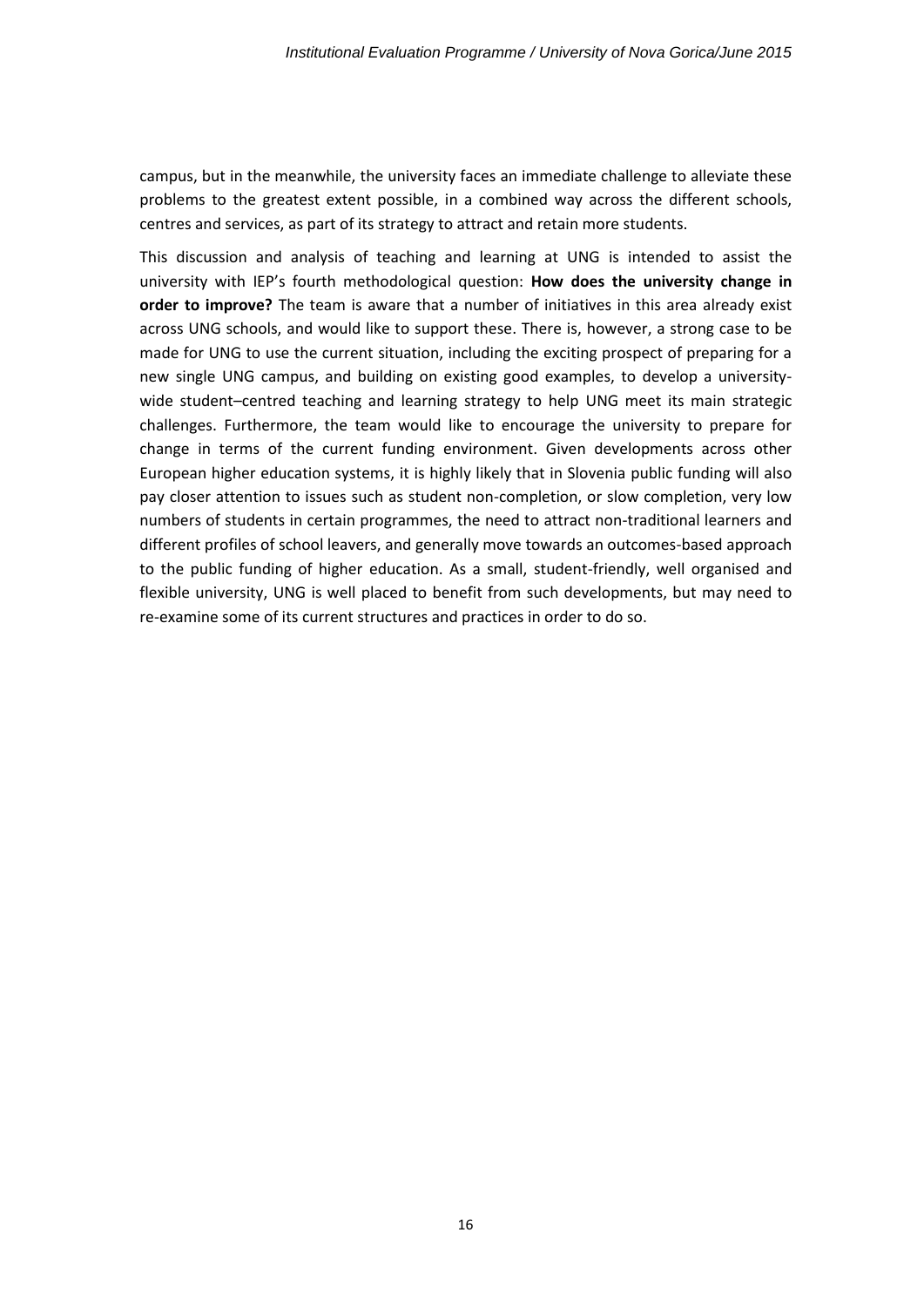### <span id="page-17-0"></span>**4. Research**

During its two visits, the team engaged in in-depth discussions on the topic of research with a broad range of academics, students and administrators from across UNG and its research centres and laboratories. Productive discussions were also held with representatives of UNG's external stakeholders, including employers and partners in various fields, and with members of the UNG Senate. A round-table meeting was also organised at the request of the team, focusing on the topics of research and outreach to society and involving the key UNG players in these areas. These discussions were structured around the key questions of the IEP methodology.

### **4.1 Objectives: what is the institution trying to do?**

The role of research and the creation of new knowledge is central to UNG's mission and vision. From its origins as the Faculty of Environmental Sciences with the first international postgraduate school in Slovenia, its strong structural and operational links to the Jožef Stefan Institute of Ljubljana and the Research Centre of the Slovenian Academy of Sciences and Arts, as well as strong collaboration with many other well-respected national and international research institutes and universities, it is obvious that research activity has been at the core of UNG's development and plays a major part in its current ambitions.

This research base, which is linked to UNG's origins, is most strongly evident in the experimental sciences. 80% of the university's research activity can be found in the experimental sciences, and 51% more specifically is in physics. UNG publications and citations are also dominated by the experimental sciences. In addition, UNG has a policy that all researchers should also contribute to teaching. The benefits of this were evident to the team, particularly in UNG's Masters programmes and the graduate school.

The importance of research at UNG can also be seen in the breakdown of its income. According to the figures provided as part of the self-evaluation report, 58% of UNG's total revenue in 2013 came from research, mostly through competitive funding from national and international research agencies, with a small amount from private research contracts. In addition, this research income as a share of total UNG revenue has become relatively more important since 2011, as the income from government to support teaching activities has decreased.

As part of its strategy for the coming period, UNG has identified three main research strengths for further growth. These are environmental sciences, one of the founding areas which remains central to UNG's research performance; advanced materials, which in recent years has developed to include a critical mass of researchers and infrastructure; and biomedicine and life sciences, which although still in an embryonic phase is seen as an important strategic orientation due to the global importance of these topics. The fact that high-energy physics, one of UNG's landmark research areas which has performed highly over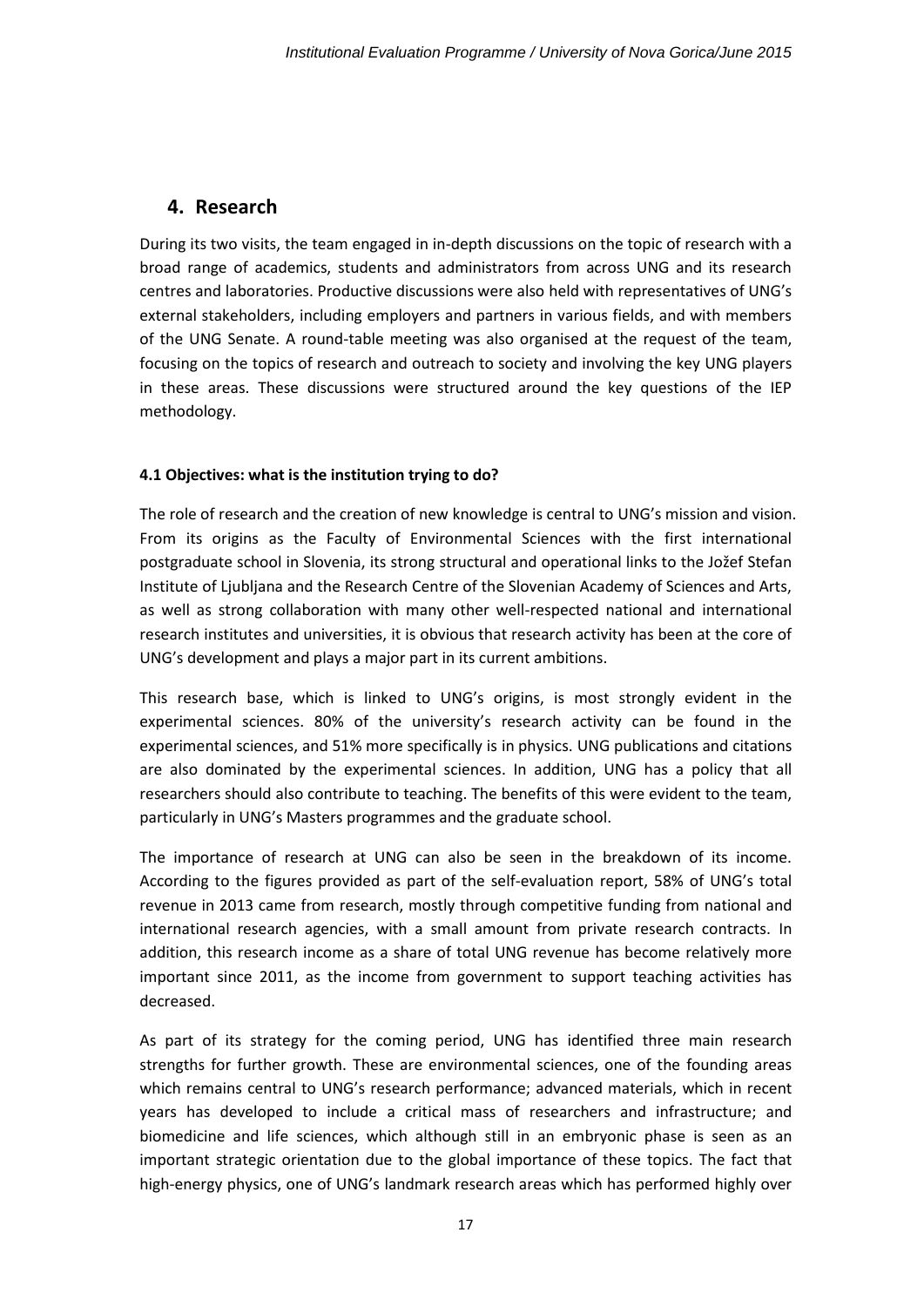many years, is no longer seen as a cross-cutting research priority, is a sign that UNG is able to take difficult strategic decisions and to develop new opportunities. However, in a situation where UNG research activity is already highly concentrated in the experimental sciences, **the team recommends that the UNG research strategy needs to support research across the entire university, in order to avoid longer-term disparities across different parts of UNG.** 

The team was informed that, as part of its strategy, UNG is keen for more of its research work to be linked to industry in a variety of ways. This is proved through the recent creation of the Industrial Liaison Office, which is discussed below. A consequence of this strategic direction is that UNG's priority research areas will need to consider how they can become more applied, and UNG may need to invest in this area (staff capacity, training and incentives) in order for it to bear fruit.

#### **4.2 Implementation: How is the institution trying to do it?**

UNG implements the research aspects of its mission in a number of ways. The most important of these concerns the recruitment of staff at UNG. The team has already noted that most permanent UNG academic staff is recruited on the basis of their research record, and that promotion criteria are likewise heavily weighted towards research. The team also learned that all staff on research contracts as well as PhD students, is recruited on an international basis, thus favouring the regular refreshment of ideas, approaches and experiences within the research centres. All researchers are also required to undertake some teaching, often at postgraduate level. As the team has already noted, this raises a number of challenges for the teaching portfolio, but helps ensure that teaching at UNG is informed by research and that students are exposed to new ideas, methods and opportunities.

The UNG research budget is built almost exclusively through external funding, and the research centres rely on this stream of project funding to employ staff and cover their operating costs. UNG researchers have been successful in obtaining support from EU Framework Programme funding streams, EU cohesion funds, Central European and Alps-Adria programmes, and a number of cross-border funding programmes. The university also has a successful record in obtaining regular long-term funding from various competitive Slovenian research funding streams.

However, there is no internal UNG research fund, and the team was informed that as a result it was difficult to begin new areas of research, since no in-house seed funding was available. The university has an overheads policy, and seeks to obtain 30% of overheads from each project, where this is allowed by the funder. However, the team learned that so far it had proved difficult to apply this to industry research contracts, and indeed to put any money aside from overheads. **The team recommends that UNG should develop an internal research budget which can be used to stimulate new research opportunities.**

Due to UNG's largest European-funded project, the university has been able to put in place a basic research support infrastructure. UNG now has a research project office of two persons, who work mostly on the financial administration of UNG's range of EU projects. The team was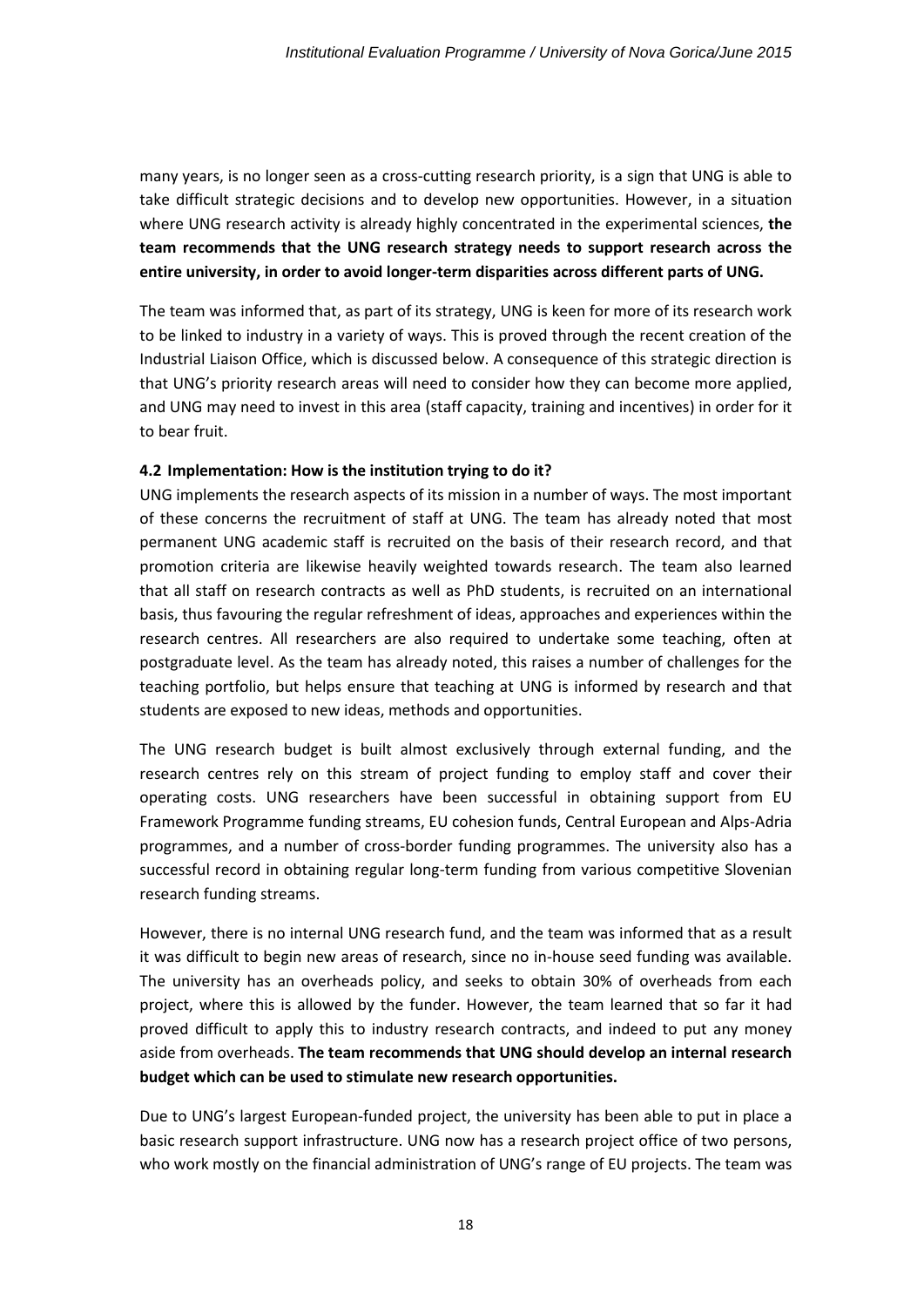told that UNG is considering strengthening this function in the future, in particular to assist researchers with the identification of possible new opportunities.

The graduate school is a major element in UNG's implementation of its mission, both in terms of research and teaching. Because of its links with the research centres, the graduate school is discussed in this section of the team's report. It was founded in 2006, with the aim to link doctoral studies more closely to the research centres, rather than with the various UNG schools where they had been previously situated. While PhD studies are now organised in seven different programmes within the research centres, the students are enrolled in the graduate school, which ensures that the requirements of each PhD programme are at an equivalent level.

According to legislation the official duration of PhD studies in Slovenia, and therefore also at UNG, is 3 years. However, PhD students supported through the national research agency receive funding for 3.5 years to allow them time to defend their thesis. The team noted that the data provided in the self-evaluation report showed considerably better completion rates among PhD students across most of the seven programmes than in almost all of the other schools, as well as relatively satisfactory time-limits to reach graduation. All students take up to 60 credits over their  $1^{st}$  and  $2^{nd}$  years from a number of courses that are taught in English, although there was some confusion among the PhD students whom the team met regarding whether the seminars organised as part of these courses were obligatory. The students found that the multi-disciplinary approach on these courses, as well as the variety of students from different backgrounds, including other universities and countries, was positive. The courses are typically organised by the relevant PhD programme, and some of them are shared across programmes. Some courses have shared elements with partner universities or institutes in Italy and Slovenia. The directors of each UNG PhD programme ensure the quality of course elements and monitor the doctoral research projects. The course directors must also approve/assist as required if other elements of course work are needed which must be sourced from outside UNG. Each programme has an advisory group or scientific council of approximately five persons, mostly - but not always - internal to UNG.

The team noted that many PhD students are also teaching assistants at UNG, as is the case in other universities. It was however surprised to be informed by students that there were no reductions in the teaching loads for these PhD students who are in the final phase of preparing their doctoral thesis. This may also contribute to the frequent extension of the regulatory period for a PhD at UNG.

PhD students at UNG usually have one or two supervisors, depending on the programme. These supervisors may be from outside UNG, as required. PhD students who have come from outside Slovenia also benefit from lecturers and a tutor, in addition to their supervisor. The student's research work is monitored and examined at the end of every year. Each thesis evaluation panel is nominated by the UNG Senate, and must include at least one panel member from outside Slovenia. The team learned that students can also undertake their research at external facilities and be supervised by external supervisors. The PhD course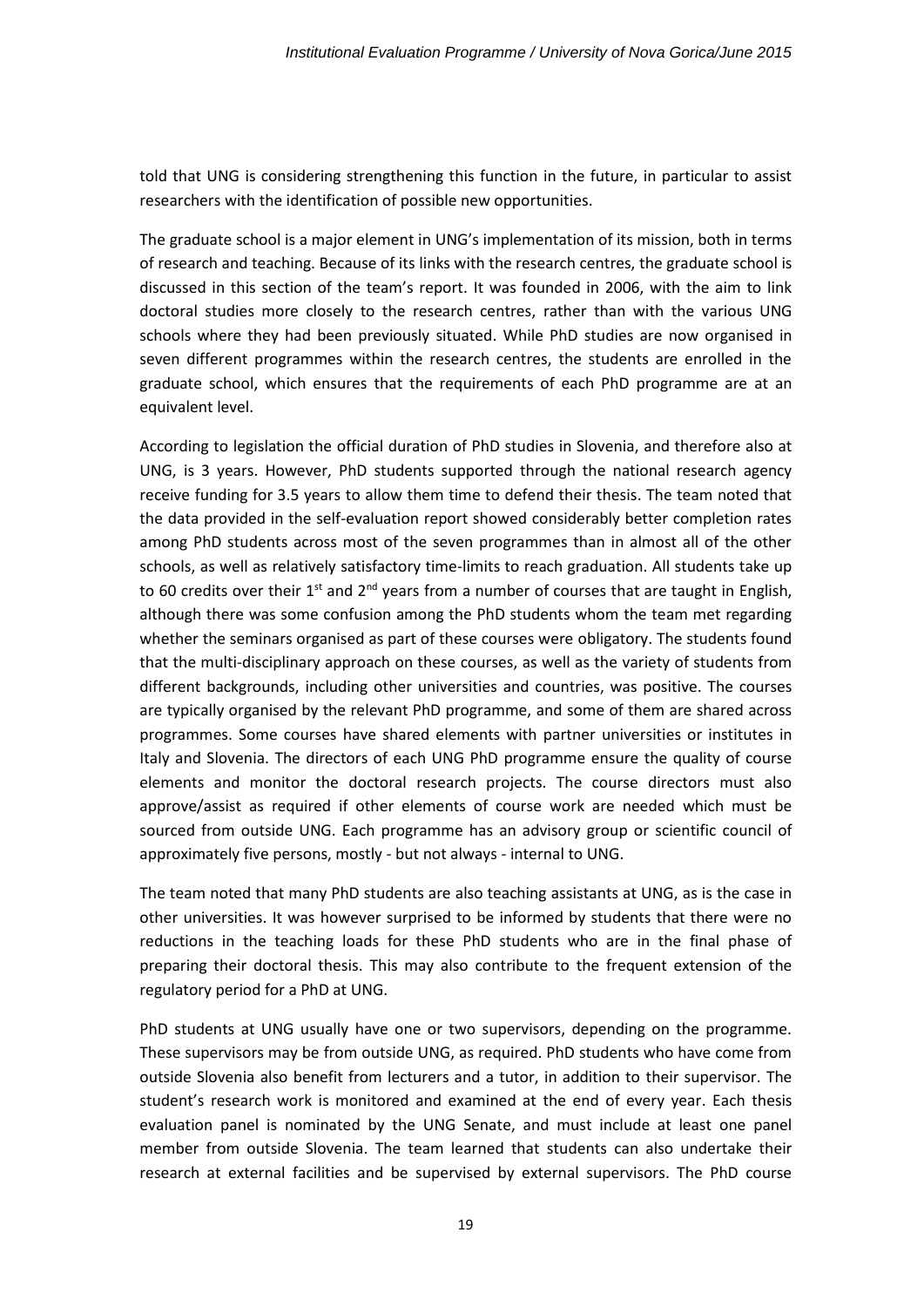directors whom the team met noted that they could be surprised by the differences arising as a result of this external supervision. In addition, while colleagues from the various programmes and scientific councils provide informal advice and support for their younger supervisor colleagues, the team learned that there is no training programme in place for supervisors or potential supervisors. **The team therefore recommends that a formal training process be put in place for all PhD supervisors at UNG, to ensure common approaches and standards.**

The team learned that all PhD students are obliged to undertake a short part of their training in a commercial environment, to help them prepare for careers outside academia. There is also a short one-day course available on how to start a business. These elements correspond well with the knowledge transfer element of UNG's mission, and the university's strategic aim to link more closely with relevant stakeholders, and to ensure the high employability of its graduates. However, the team found that these positive UNG developments appeared to be ongoing without broader awareness of similar reforms taking place across Europe. More specifically, the course directors whom the team met were not aware of the relevant Salzburg Declarations concerning doctoral education in Europe, and the very concrete work which is already well-advanced in many countries towards the development of broader PhD graduate competences. Greater awareness of these developments would, in the team's opinion, be useful for UNG's own strategic development. For example, the team found that the UNG careers centre does not contribute to the advising/mentoring of PhD students regarding the development of competences which might be useful in subsequent employment.

As far as the graduate school is concerned, the staff it employs are mostly part-time and external to the school. The data contained in the self-evaluation report shows that, in 2012- 13, 77 staff were employed by the graduate school but this translated into only 14 full-time equivalents. The graduate school has a quality assurance officer, who works with the QA officers from the other schools as part of UNG's quality assurance processes.

When queried by the team, the added-value of the graduate school, beyond what is provided through the individual programmes themselves, was not immediately clear to either the graduate school staff or the PhD students themselves. The team also learned that there were few systematic opportunities for students from different programmes to get to know each other and share their experiences, although those students who had managed to do this found it useful. This feedback suggests to the team that the higher-level objectives for doctoral education at UNG need to be emphasised and made more visible, as through the graduate school these can be realised and implemented in a coherent and effective way for all students across the different programmes. **The team therefore recommends that the graduate school be further developed into a more tangible structure, offering high-level training opportunities for PhD students across a range of generic and transferable skills to assist with their scientific and professional development.**

The Industrial Liaison Office represents another element of UNG's infrastructure to support the implementation of its research mission and strategy. Established within the last three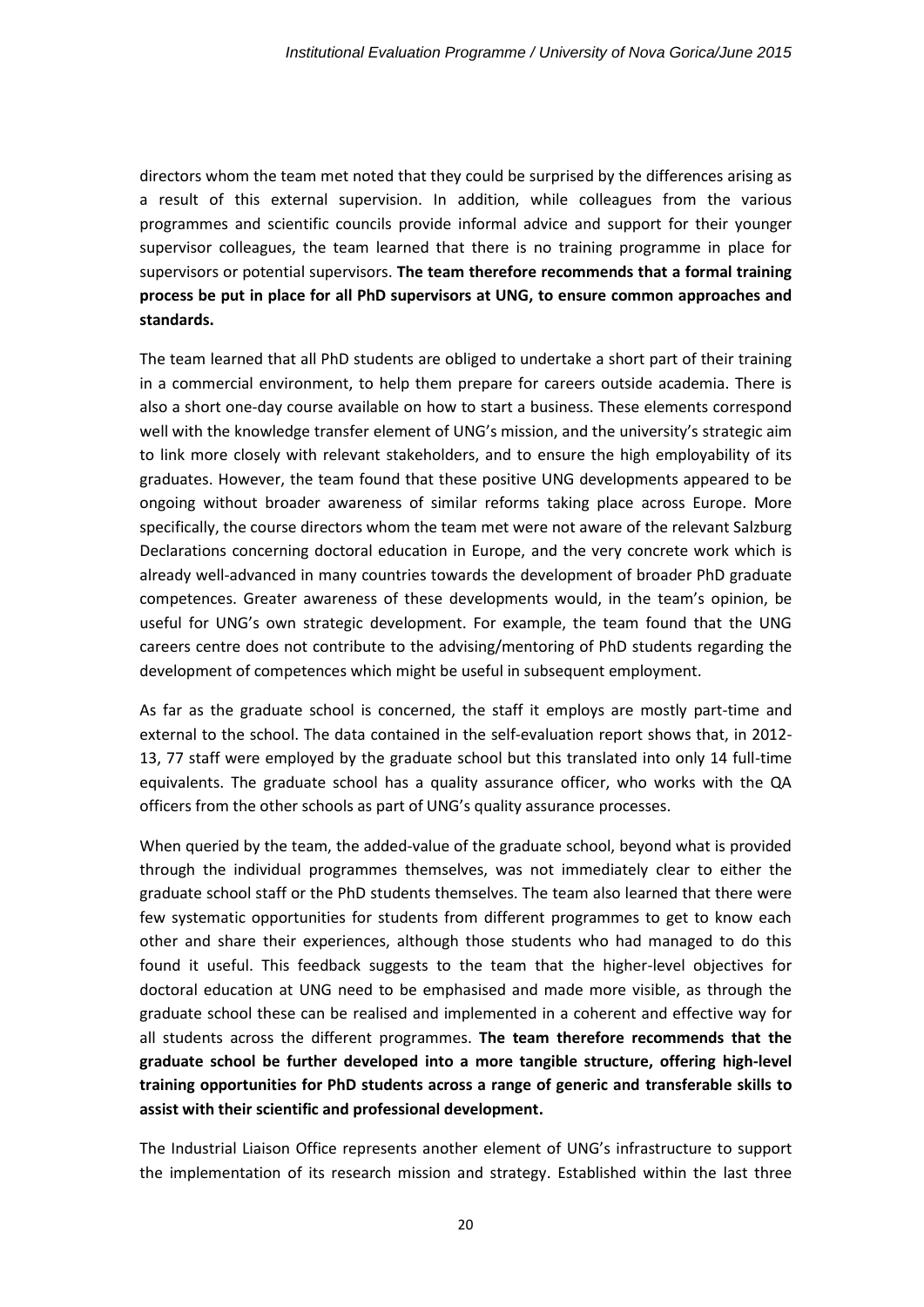years, the Industrial Liaison Office works to bring UNG services, research opportunities and patents to the market, conducts market research to identify companies which need assistance, and seeks to make UNG infrastructure and equipment available to industrial partners. These roles are obviously designed to support the university's strategic priorities in terms of closer cooperation with industry, and the team was informed of a number of successful concrete examples in these areas.

The office has developed an inventory for each of the research centres, covering their fields of expertise which may be of interest to industrial partners. However, the team was informed that the research underway in several of the existing research units was of little current interest to the market, and that some researchers were slow to engage with the Industrial Liaison Office. The team was informed that UNG has a strategy and policy for managing intellectual property, patents, etc., where UNG retains primary ownership of the patent, but that at the time of the visits no UNG start-up companies had yet emerged. When collaborative opportunities are identified and agreed, contracts with the industrial partner are signed by the rector and the head of the respective research centre or laboratory. However, the team learned that there is no consolidated financial report for all the industrial liaison work underway, so the benefits of these activities to the university are not widely known outside each specific laboratory or centre.

As in other universities, developing a culture of industrial liaison among researchers takes time, researchers need to learn how to work and communicate effectively with commercial partners, and university leaders need to facilitate and encourage such activity. This often requires some way of incentivising researchers. The team was informed that previously there had not been any incentives for researchers to participate in knowledge transfer activities, but that UNG had recently decided to change this and was considering how best to do so. The team also learned that UNG had decided to invest in improving its information-gathering and lobbying activities in Brussels, in order to improve its chances of obtaining funding for relevant projects with industrial and other research partners.

As in many universities across Europe, the quality assurance structures and methods applied to research activities at UNG are somewhat different to those applied to teaching and other activities. According to the self-evaluation report, the evaluation of research activity at UNG is conducted at the university level, and the main output of this is the annual research report, which covers the activities and results of all research units across the university, the bibliographic outputs, national and international research programmes, cooperation, etc. This report is published in Slovenian. It was suggested by the team that, given the international nature of UNG research activity, staff, students and partners, it might also be useful to make the report available in English. This could also be used extensively by other regional and national development agencies to raise awareness of UNG and opportunities for new academic and industrial partnerships, as well as to encourage investment in western Slovenia.

Given the insecurity of EU funding streams, UNG has sensibly insisted on strict rules for the recruitment of new staff using research funding. The team was informed that those staff who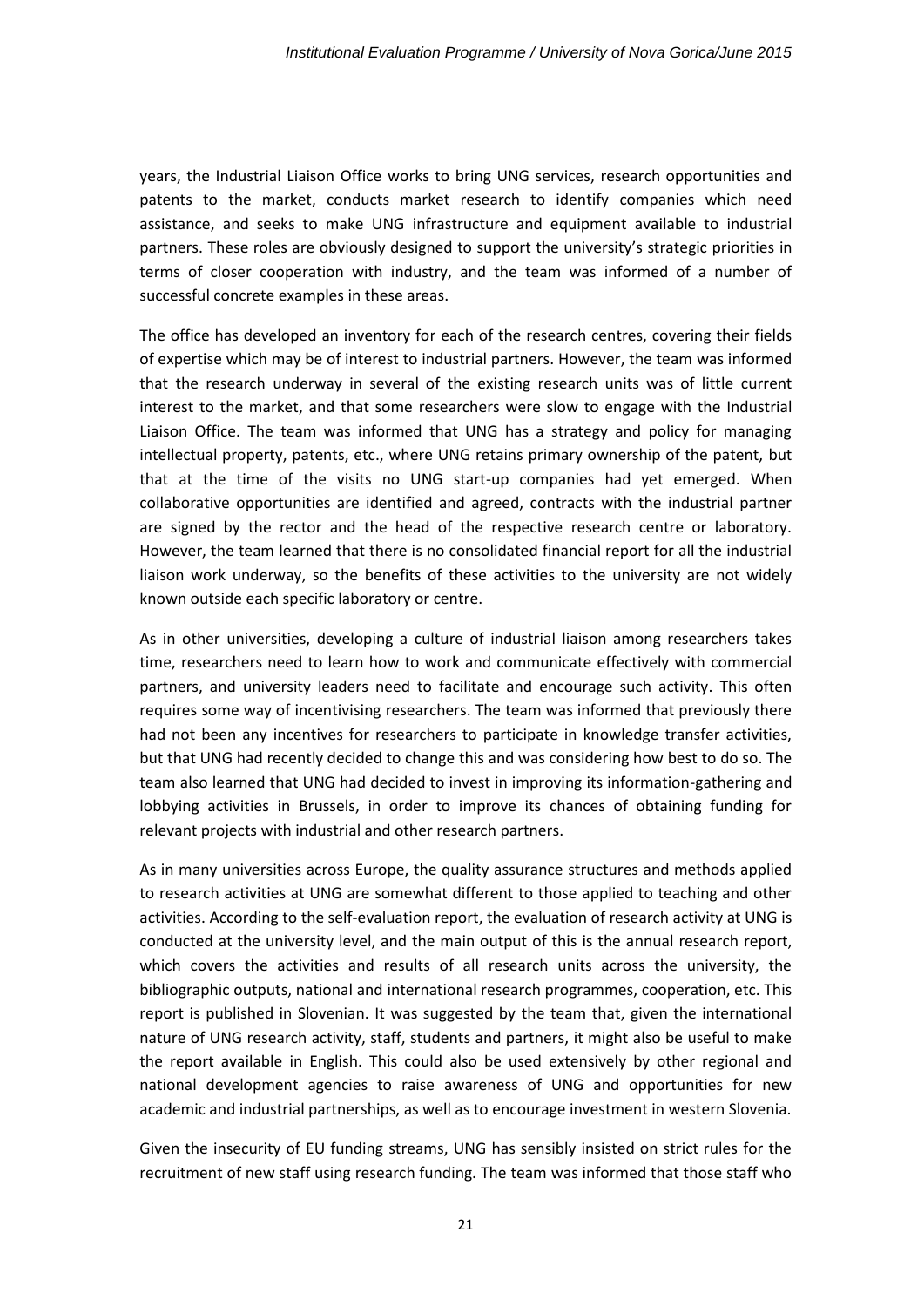are hired using project funds know that any contract extensions will depend on their successfully obtaining further project funding. It would appear that there are a small number of exceptions to this rule, and some funded researchers will be offered permanent contracts as they are already undertaking teaching roles in key areas of UNG's strategic development.

However, it is apparent that UNG is at a delicate stage in its development, in that it is no longer small enough to be able to continue as in the past by seeking a series of small research projects, and that it is not yet sufficiently large and established to bridge a gap if the pipeline of such projects is broken and there is a gap in research funding. Moving past this critical stage will require a clear vision for UNG's future, and strategic leadership to bring the university and its community forward in a sustainable way.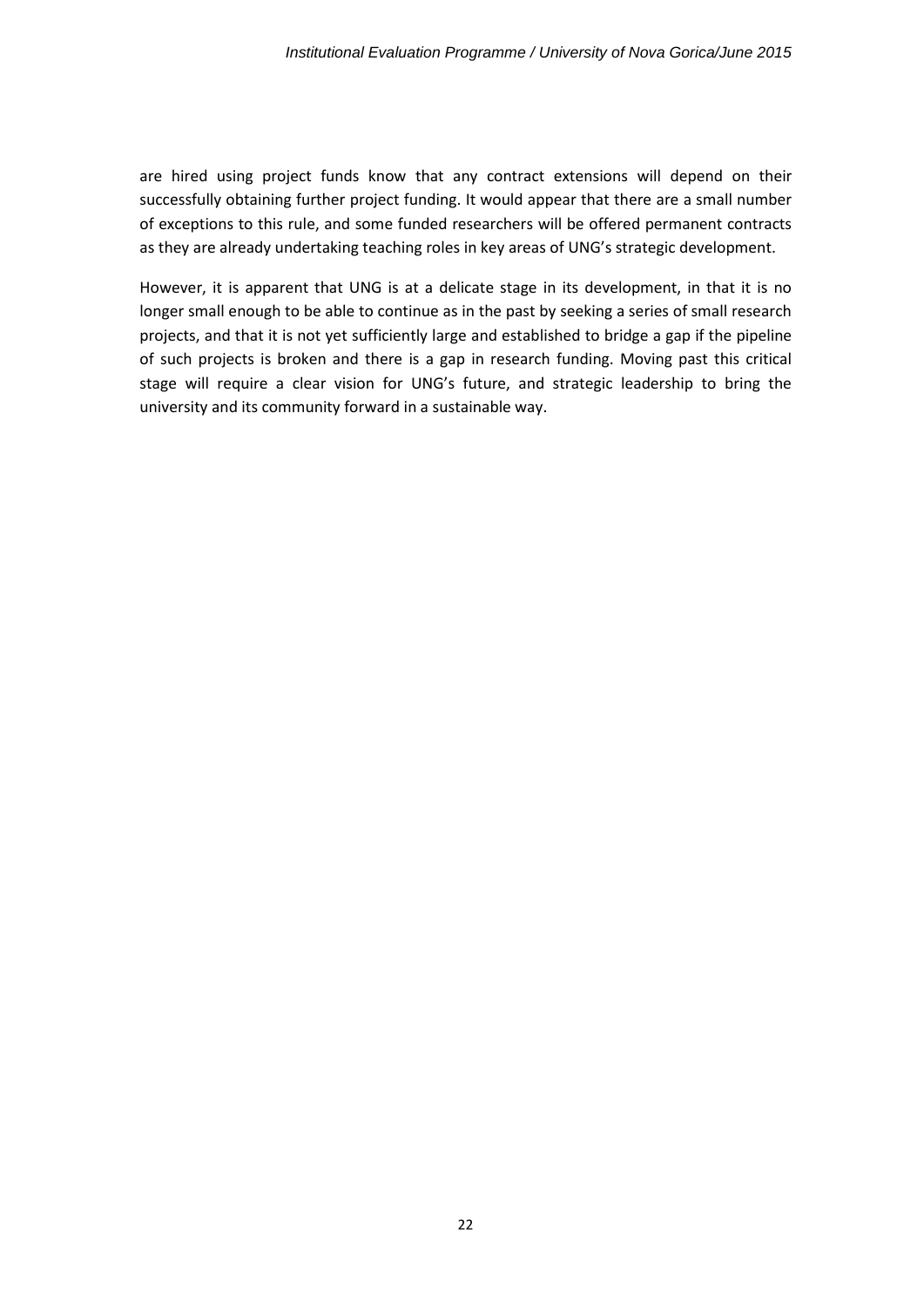# <span id="page-23-0"></span>**5. Service to society**

Service to society is implicitly included in UNG's mission through the concepts of knowledge transfer and providing for the high employability of its graduates. These concepts were covered in the team's discussions with the many internal and external groups which took place during the two visits to UNG. As can been seen from previous sections of this report regarding teaching and learning and research, the reality of these aspects of UNG's mission was highlighted to the team by both internal and external stakeholders, and the positive economic and social impact of UNG on its region was mentioned.

In particular, the strong political support which UNG receives from its regional founders, the municipalities of Nova Gorica and Ajdovščina, and from the municipality of Vipava, is evidence of the importance of UNG from their perspectives, and the added-value which UNG brings to these towns. The team was therefore somewhat surprised not to hear more general discussion during its meetings with internal UNG groups regarding services provided, either directly or indirectly by the university, to these towns and their populations.

As has already been discussed, UNG graduates are getting jobs, and contributing through this to the economic development of the local and regional environment. The UNG careers centre supports student internships and practical placements, again strengthening student employability and providing for early opportunities for knowledge exchange and transfer between the university and its stakeholders. There is scope to expand this by greater integration of these elements into all study programmes, and improved communication between UNG and a broader range of local and regional companies and organisations.

In addition, by attracting international students and staff to Nova Gorica and other university facilities, UNG is supporting the internationalisation of the local economic, social and cultural environment through these exchange opportunities, where people from a variety of backgrounds bring different experiences and ideas to UNG and its surrounding communities which can stimulate innovation, development and investment.

As previously mentioned, UNG has begun to work systematically with secondary level schools across the region, mainly to improve awareness regarding the university among students, their parents and teachers in order to increase recruitment. In this context, the team suggests that students could be UNG's best ambassadors. In the opinion of the team, there is scope to expand this work, in partnership with, for example, the municipalities and other organisations, looking at additional ways in which UNG can support educational outcomes in the schools for all learners, thus also providing substantial long-term benefits to society. **The team therefore recommends the UNG explore how it can broaden its cooperation with secondary schools, beyond the current recruitment efforts.**

As already discussed, the Industrial Liaison Office has recently been established to strengthen links with regional industry and economic partners, and is in the process of identifying and promoting opportunities for UNG and services which UNG could offer. The team however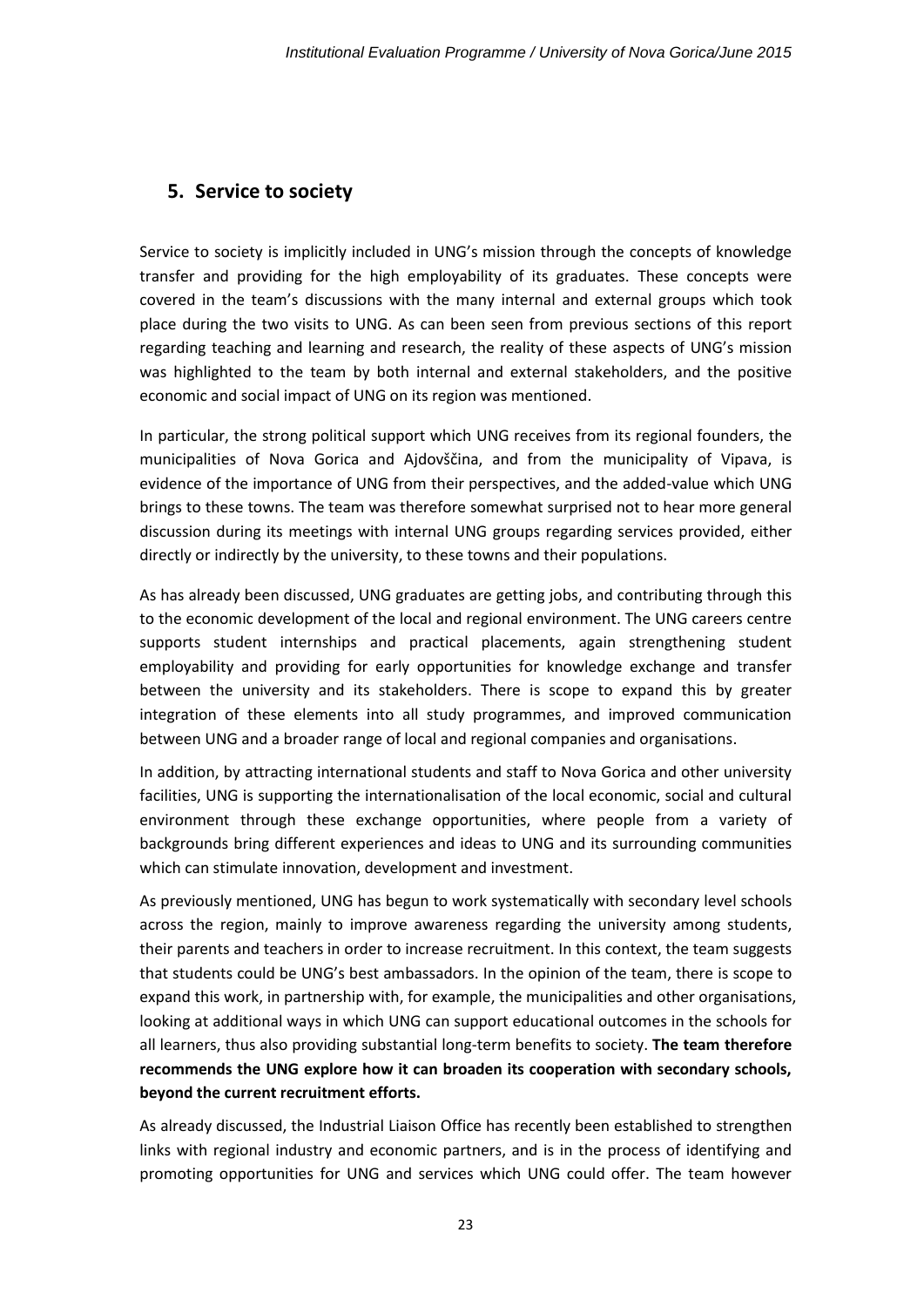noted that during its two visits and many meetings with internal and external players, there was little mention of consultancy services provided by UNG, or by units within UNG, to possible external partners. This is certainly an area for further development, as part of a possible expanded brief for the Industrial Liaison Office.

Given the current strategic priorities of the university, and the emerging needs of its founders and local supporters, **the team recommends that UNG further develop the student careers centre and the Industrial Liaison Office to offer a broader range of services to students, staff and society, including making UNG´s expertise available for consulting services.**

The team was pleased to note that some UNG schools, for example the School of Humanities, were also working with local civil society organisations across a range of cultural and educational projects, providing valuable support to cultural development, social cohesion and cross-border cooperation. There is certainly scope to make such cooperation more explicit and better recognised, with mutual benefits for all partners. For example, as part of its planned expansion and greater internationalisation, UNG will need improved access to sports and cultural facilities for its students but, in return, could, through its staff and students, provide a range of innovative services of benefit to other organisations as well as the local population. **The team therefore recommends that UNG work more closely with civil society organisations and municipalities for mutual benefit.**

In planning for and providing mutually beneficial services to a range of societal organisations, effective communication is paramount. It was clear to the team that regular communication does indeed take place at many levels between the university and a range of external stakeholders. However, given the current priorities for UNG strategic development, **the team recommends that a more comprehensive communication plan be put in place and implemented, covering all major areas of UNG activity, with targeted messages for certain audiences, in support of the full range of UNG's objectives.**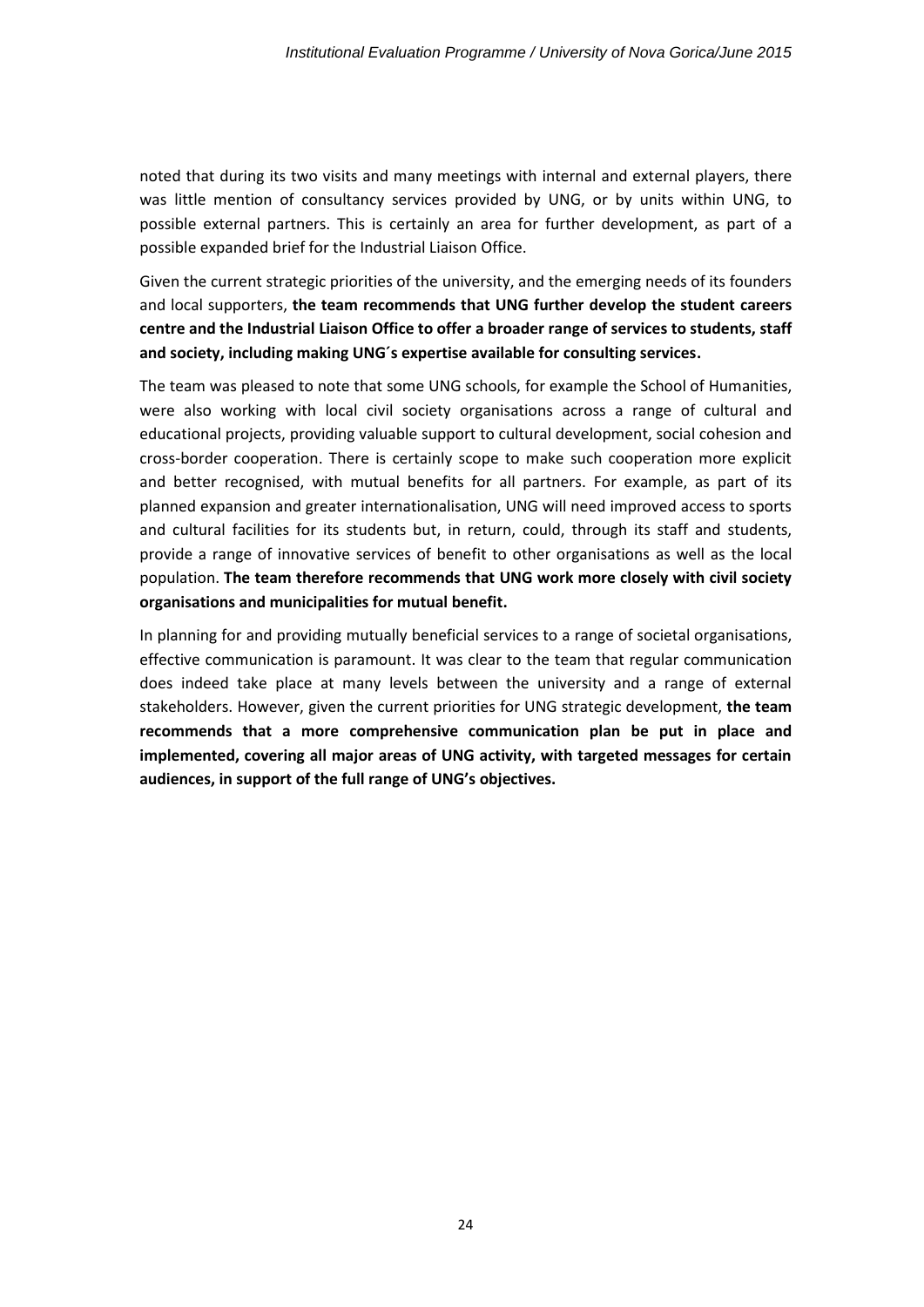# <span id="page-25-0"></span>**6. Quality culture**

As a private university which depends on the income it generates from its own activities, including state support for a number of its study programmes, the quality of these activities and study programmes are paramount, as is the quality culture across the university needed to sustain these. This is particularly so when student numbers and state funding are under pressure, and the competition for research funding is increasing. The team therefore explored the central theme of quality culture as part of its discussions across all the other thematic areas, and with all the main groups of actors, both internal and external. These discussions were framed around the four key questions of the IEP methodology, as mentioned previously:

- What is the institution trying to do?
- How is the institution trying to do it?
- How does it know it works?
- How does the institution change in order to improve?

In terms of the question "What is UNG trying to do?", the team observed that UNG takes a relatively formal approach to quality assurance and quality culture. Formal QA structures exist at UNG which correspond to national requirements. UNG is a signatory to the 2012 resolution of the Slovenian Rectors' Conference on the commitment of Slovenian universities to develop a quality culture. In 2013, the UNG Senate adopted a series of strategies, methodologies and procedures for the monitoring, assessment and assurance of quality, which are contained in the UNG Quality Assurance Manual. As stated in the self-evaluation report, these meet the requirements of the Slovenian quality agency for higher education (SQAA), and are in accordance with the European Standards and Guidelines for Quality Assurance in Higher Education (ESG).

Quality management at UNG is seen as part of the overall university management process, and the UNG Quality Assurance Committee is a standing committee of the Senate. The chair of this committee is the dean of the graduate school, and members of the committee are the quality coordinators from each of the UNG schools and a student representative. These committee members provide the link from the UNG QA Committee through to the UNG schools, including the Senates and administrative staff of these schools, while the student member works in close contact with the student council, which has two students from each school. An annual self-evaluation report is prepared by the quality coordinator for each school, and these reports are brought together to draft the UNG self-evaluation report.

While the team understood that certain structures were probably needed because of national requirements, they found it hard to accept that these should be applied in the same way to all sizes and types of university, irrespective of what might be optimal or most effective for the university in question. In this context, given that UNG is a very small university, and following the discussion in Section 2 of this report regarding governance and management, **the team recommends that UNG examine these internal structures and committees,**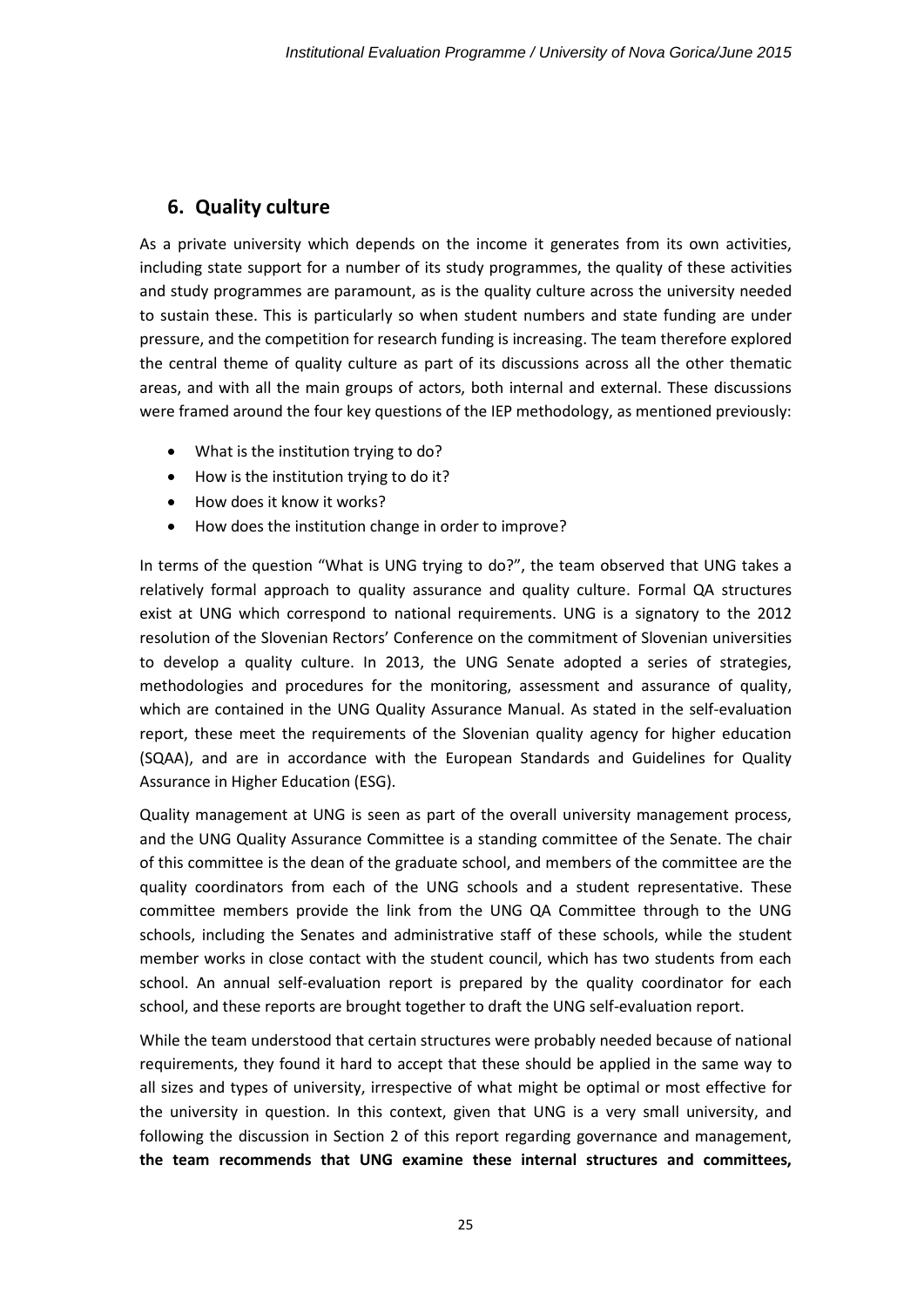### **including its QA organisation, and determine whether they could be simplified and ensure they are optimal for its own purposes.**

While the evaluation of UNG research work and the annual UNG research report have been discussed in Section 4 of this report, the system for the internal quality assurance of teaching at UNG is designed around a system of five student questionnaires. These are the course evaluation questionnaire, the study programme evaluation questionnaire, the practical training evaluation questionnaire, the questionnaire on the provision of information to candidates prior to enrolment, and the student work evaluation form. Since 2014, these surveys have been carried out via the internet in an attempt to increase the efficiency of data collection and to automate the analysis of feedback. These questionnaires are the same across different UNG schools, so that low response rates within any school can be compensated by aggregation at UNG level.

During the course of the team's meetings, they were informed by students and staff that the student questionnaires were both too long and too many in number, as students were asked to complete a questionnaire for each member of staff across each course and programme. Furthermore, students were not sure how their feedback was used. The team heard that the annual QA reports are composed mainly of statistics, with little qualitative analysis and information regarding what steps had been taken as a result of the feedback obtained. The students met by the team were generally sceptical regarding the value of these questionnaires.

The team noted that this system of questionnaires was rather onerous, especially for students but also in terms of operating an effective QA process. The team also noted that the questionnaires cover only some areas linked to teaching. Furthermore, it became apparent during the team's meetings that the response rates were low or very low, that students rarely received the results of these surveys, and that some lecturers had bypassed the system and developed methods more useful for themselves and for their students which they used locally within their particular course, with approval from their dean. Some staff have also organised discussion feedback sessions at the end of the course. The team heard that although these shorter questionnaires obtained far better response rates than the official questionnaires, the school was nevertheless obliged to give the official questionnaires to all students, in addition to whatever local feedback mechanisms individual lecturers may have put in place.

The team was pleased to hear that the UNG QA committee had begun to work on the entire approach to gathering student feedback, and was considering the redesign of all questionnaires. **The team supports this move, and recommends that the university reform the system of questionnaires to make them more useful for staff and students, and that they provide qualitative data which can be used for the enhancement of quality at UNG.**

As a result of the extensive discussions during its two visits, the team came to the conclusion that, while the formal QA procedures are followed in schools regarding teaching process, the overall quality culture at UNG appears to be weak. The team found, for example, little evidence of internal QA and quality enhancement processes for other areas, such as research and administration. **The team therefore recommends that UNG develop and promote an**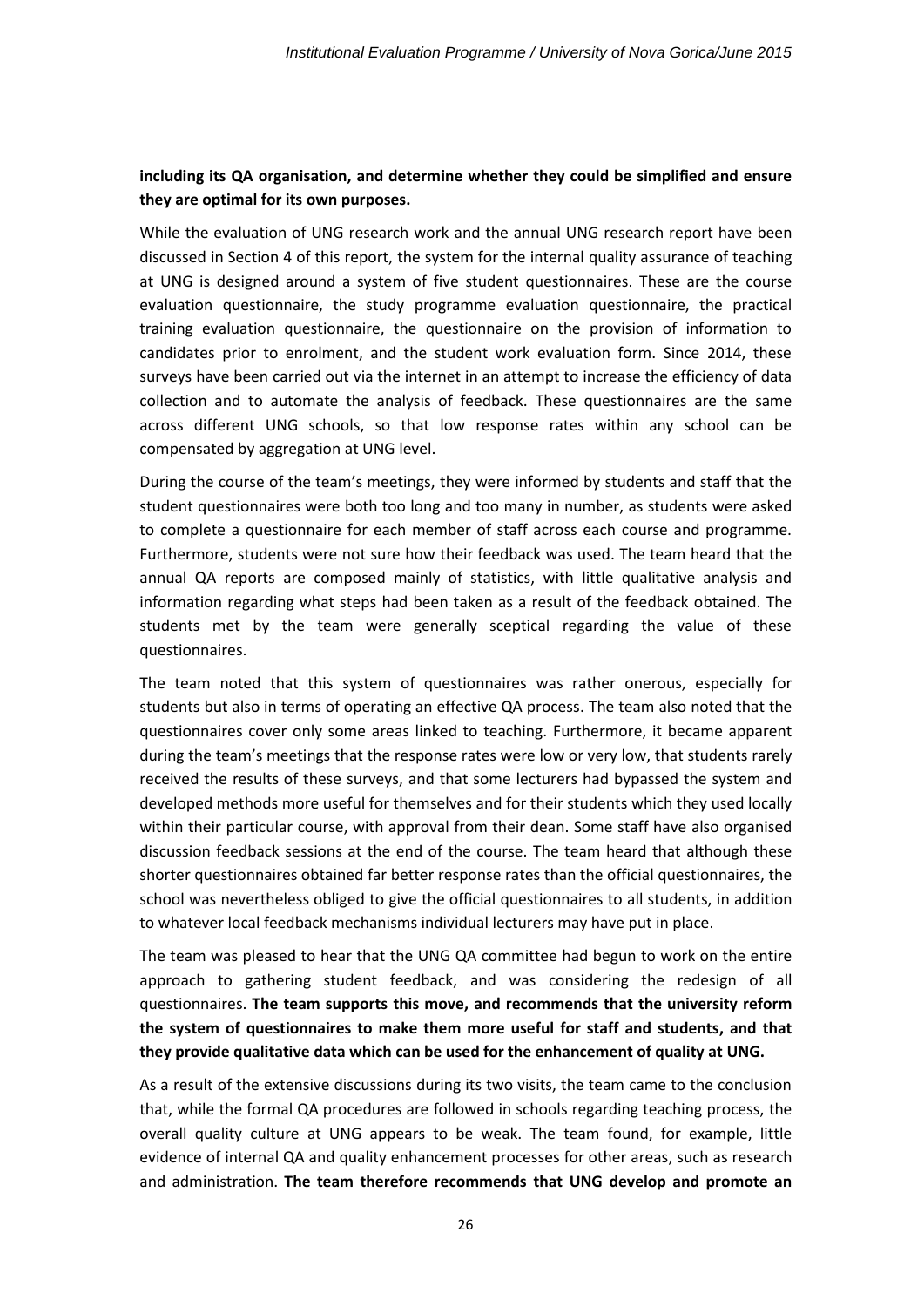**overarching quality culture, aimed at improving the quality of what it provides for the benefit of its main internal and external stakeholders, with less emphasis on meeting externally imposed formal requirements.**

One step that would be helpful in this process is to benchmark key qualitative indicators. **The team did not find any evidence of systematic work in this area so far, and recommends that UNG put in place a system of benchmarking across schools and with other relevant peer universities.**

It is important also that staff learn from the results of the student and other evaluations. However, the team could not find examples of seminars or other supports in place for staff to discuss these results, learn from them and put in place plans for improvement. **The team therefore recommends that staff development opportunities be created, which should follow areas identified for improvement.** This links back to the discussion and recommendations in Section 3 regarding the need for staff development in teaching and learning for all academics, and also in Section 4 regarding training for all PhD supervisors.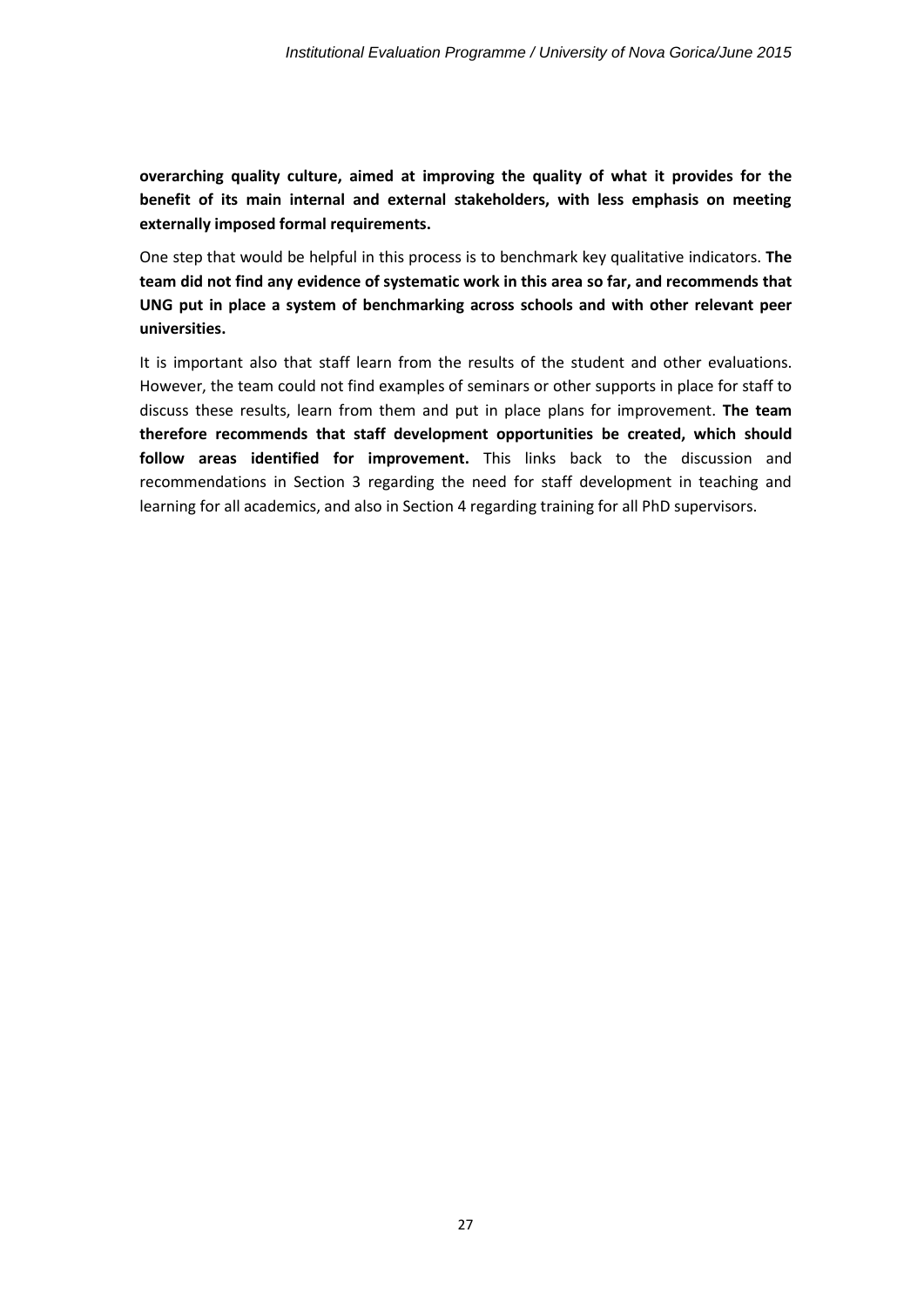## <span id="page-28-0"></span>**7. Internationalisation**

Internationalisation has been a central element of UNG's activities since it foundation in 1995 as a small international graduate school in the environmental sciences. This reality has continued over the years, and the self-evaluation report contained evidence of this internationalisation, as seen in two separate international profiling / ranking reports. The team also noted a number of highly internationalised research areas, the open staff recruitment policies at UNG resulting in relatively high proportions of international staff (c. 20% of total staff numbers) and staff with international experience, the good mix of national and international research income, and the numbers of papers produced by UNG researchers in international teams.

UNG has an International Advisory Board, comprised of distinguished experts across a range of disciplines from well-known universities or research institutes from other European countries and from Slovenia.

The team was informed that quality is the principal driver at UNG for international cooperation in research. This has been done to date with no geographic targeting, and with no priority university partners, as all international partnerships for research projects are identified by the individual UNG research teams. There has been some orientation towards China and India in attracting doctoral students, but not at the exclusion of other areas.

As already discussed in earlier sections, an average of 25% of UNG students are international, with greater proportions at Masters level, and particularly in the graduate school, where over 50% of PhD students are international. These doctoral students can be attracted through research contacts and international projects, whereas the team was informed that it has proved more difficult to recruit international undergraduate students to UNG without significant internal investment.

The team found general recognition across UNG that given its profile, size and location, the university needed to be more international than other Slovenian universities. Given the level of internationalisation to which the university is already operating, and awareness regarding its importance, the team was somewhat surprised to note that there is no explicit mention of this in the UNG mission, or in the 2010-2015 development plan. There is a broader statement of UNG's pan-regional scope in the 2016-2025 development vision, but no internationalisation statement or strategy, and little reference in any documents provided to the team of the cross-border, multi-lingual daily reality for many UNG staff and students. This daily reality is, however, what makes UNG different in European higher education, and could be used as a unique selling point to attract more students and staff to the university. **The team therefore recommends that the university should develop a practical internationalisation strategy, covering all its activities, and use this to further promote the quality of the university's activities and the outcomes for UNG students.**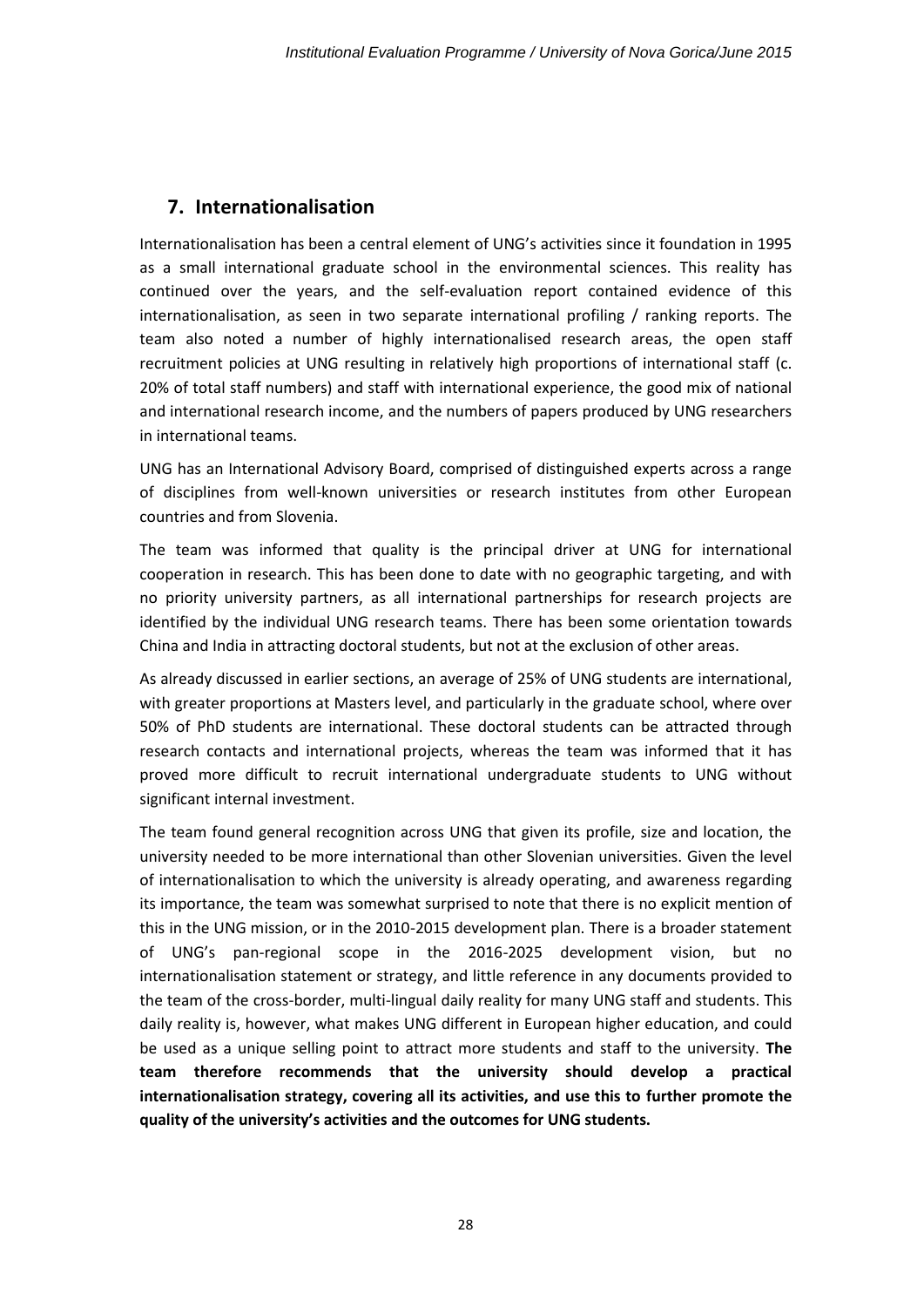The team met a number of international students at each level of studies, who stated that they and their colleagues were generally pleased with their experience at UNG, and appreciated the small groups, the flexibility of approach, and the easy contacts with academic and administrative staff.

The creation of the International Office nearly 10 years ago has resulted in a steady and significant increase in the number of exchange opportunities for students, and in the number of mobile students and staff. About 20 outgoing students are financed through the Erasmus programme every year, and the team was informed that more places would be available if demand was higher. UNG received seven incoming Erasmus students this year, and the university takes part in two Erasmus Mundus programmes. A limiting factor in attracting international undergraduate students is the national requirement that Bachelor programmes are taught in the Slovenian language. However, UNG students and graduates need to be functional in English and other languages, and **the team recommends that UNG examine all opportunities to increase the number of courses taught in English, and to increase the exposure of its undergraduate students to the English language.**

The team was also informed that many Slovenian students did not appear to be interested in participating in international opportunities. This is a challenge which the International Office is attempting to address. In the opinion of the team, UNG as a whole needs to encourage a broader international outlook among its students, and greater international mobility among its undergraduate students. Ensuring a high degree of internationalisation in its own range of programmes, with strong employment outcomes and an enhanced use of international languages, will also be important in promoting UNG's profile as a university with high-quality programmes of interest and relevance to the labour market. **The team recommends that UNG invest further in the International Office to make more use of Erasmus+ and other international training and exchange opportunities for both students and staff.** In the opinion of the team, this will bring benefits for each of the elements of UNG's mission and its strategic priorities.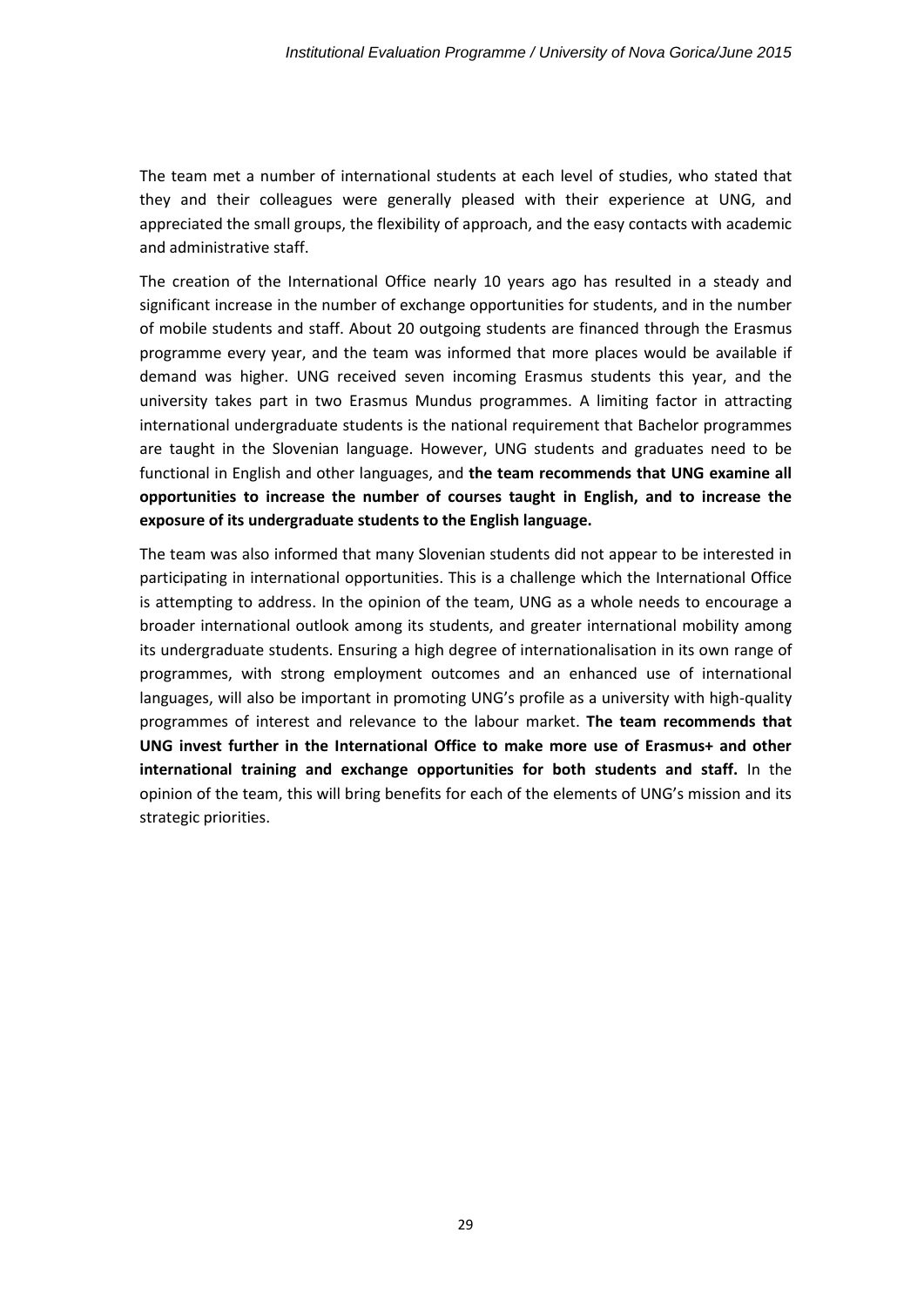# <span id="page-30-0"></span>**8. Conclusion**

The team would like to thank all those staff and students at UNG and its external partners and stakeholders whom they met during their visits, and who helped the team understand the current context, challenges and opportunities UNG is currently facing. The team found a small, young, active and enthusiastic university, with happy and satisfied students with a substantial amount of high quality research.

The team also found that UNG is confronted with a number of challenges, both organisational and infrastructural, that need addressing. In particular, sustainability was an open question for the team, at several levels across UNG's structures and activities.

The team found, however, that the UNG leadership team was very aware of these issues, and has been working on them in order to continue UNG's mission of creating new knowledge, transferring knowledge and ensuring the high employability of its students in western Slovenia and more broadly.

The team hopes that this IEP evaluation, both from the discussions during the team's visits and this report, will be useful in addressing these challenges in the period to come.

The following is a brief summary of the main recommendations made by the team, for consideration by the university.

#### **Governance and decision-making:**

- The team supports the concept of a single UNG campus, and recommends that this be used to address other recommendations from the IEP evaluation.
- Develop increased interaction between teaching and research strategies.
- Increase student participation across governing structures.
- Include administrative staff in governance bodies.
- Simplify UNG structure as much as possible.
- Provide a clearer budget allocation process to schools and services.

#### **Teaching and Learning:**

- Develop a UNG-wide student–centred teaching and learning strategy, building on good existing examples.
- Put in place a comprehensive staff development programme to support this move.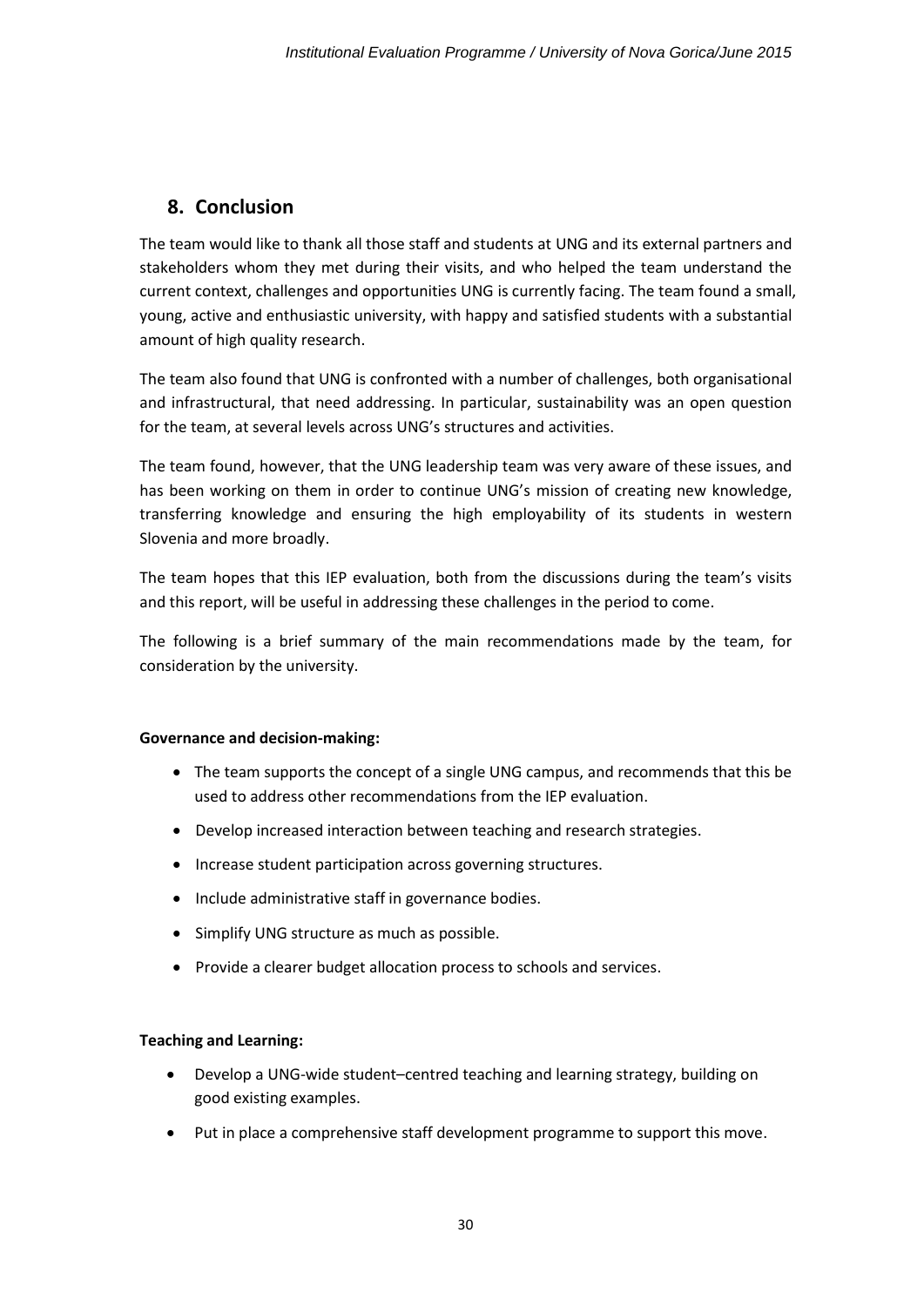- Organise a serious discussion on optimal conditions (including timetables) for student learning.
- Address issues of student dropout.
- Introduce teaching criteria in the selection, appointment and promotion process for all professors.

#### **Research:**

- Develop UNG´s own budget to stimulate new research opportunities.
- The UNG research strategy needs to support research across the entire university.
- Develop the graduate school into a real structure, offering training and development for PhD students.
- All PhD supervisors need a formal training process.

#### **Service to society:**

- Develop the student careers centre and the Industrial Liaison Office to offer a broader range of services to students, staff and society, including making UNG´s expertise available for consulting services.
- Work more closely with civil society and municipalities for mutual benefit, e.g. sports, cultural events, etc.
- Develop a comprehensive communication plan.
- Broaden cooperation with secondary schools beyond recruitment efforts.

#### **Quality culture:**

- Simplify UNG structures as far as possible, so that these are optimal for the university's own purposes.
- Reform the system of questionnaires to make them more useful for staff and students.
- **•** Benchmark across schools and peer universities.
- Promote an overarching quality culture.
- Put in place staff development opportunities which follow those areas identified for improvement during the QA process.